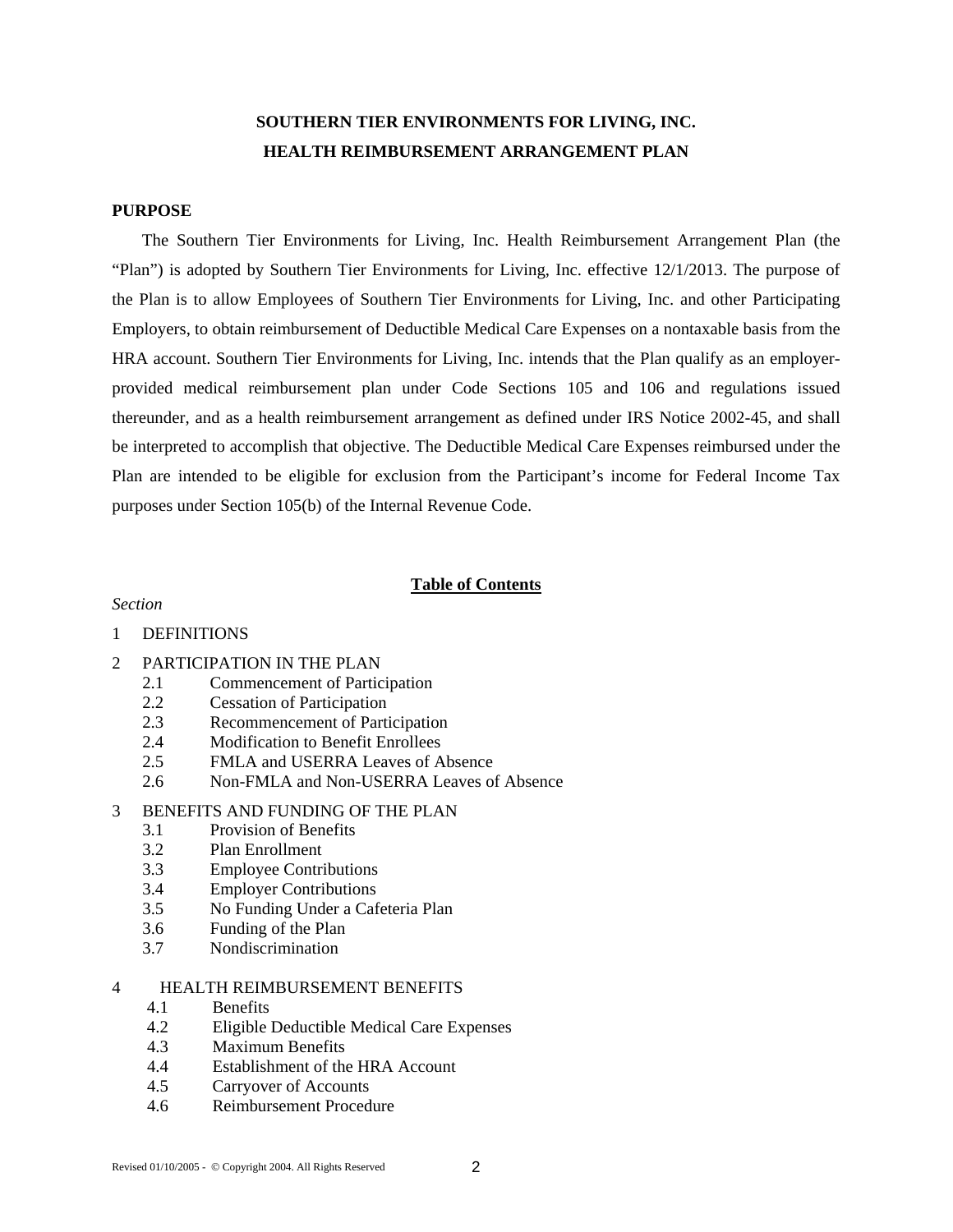- 4.7 Reimbursements After Termination and COBRA
- 4.8 Named Fiduciary
- 4.9 Compliance with ERISA, COBRA, HIPAA, etc.
- 4.10 Coordination of Benefits; Health FSA
- 5 APPEALS PROCEDURE<br>5.1 Procedure If Bene
	- 5.1 Procedure If Benefits Are Denied
- 6 PLAN ADMINISTRATION
	- 6.1 Administrator
	- 6.2 Powers of the Administrator
	- 6.3 Provision for Third-Party Plan Service Providers
	- 6.4 Fiduciary Liability
	- 6.5 Health Insurance Portability and Accountability Act of 196 (HIPAA) Privacy Standards
	- 6.6 Compensation of the Plan Administrator
	- 6.7 Inability to Locate Payee
	- 6.8 Effect of Mistake

# 7 MISCELLANEOUS PROVISIONS

- 7.1 Expenses<br>7.2 Not an Exp
- Not an Employment Contract
- 7.3 Amendment and Termination
- 7.4 Headings and Captions
- 7.5 Applicable Laws
- 7.6 Code and ERISA Compliance
- 7.7 Tax Consequences
- 7.8 Indemnification of the Employer
- 7.9 Non-Assignability of Rights
- 7.10 Plan Provisions Controlling
- 7.11 Severability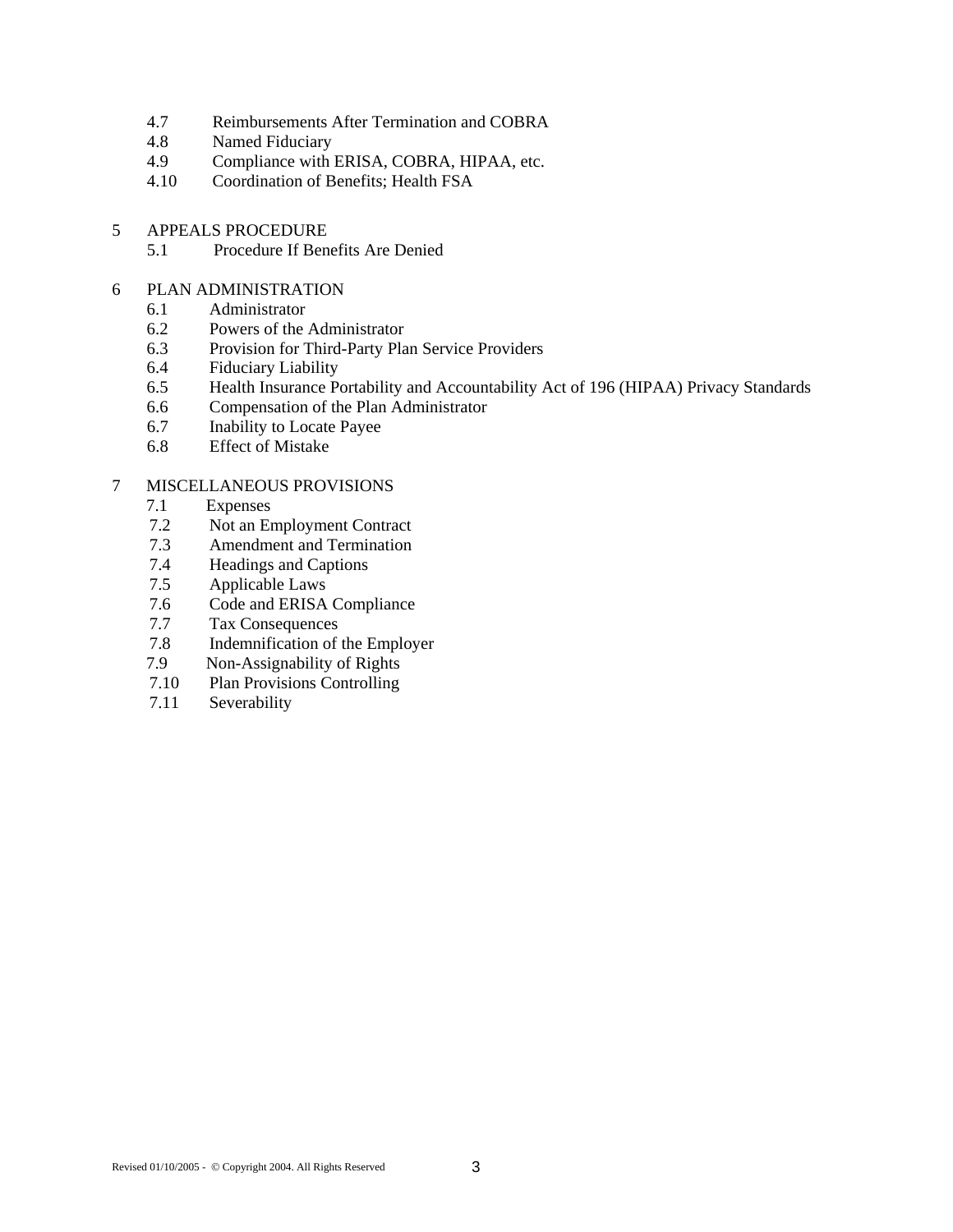#### *Section 1*

#### **DEFINITIONS**

 The words and phrases as used herein shall have the following meanings, unless a different meaning is plainly required by the context, and pronouns shall be interpreted so that the masculine pronoun shall include the feminine and the singular shall include the plural.

 **"Administrator"** means Southern Tier Environments for Living, Inc., who has been appointed by the Employer with full authority, discretion, and responsibility to manage and direct the operation and administration of the Plan.

**"Beneficiary"** means the person, persons or trust designated by written revocable designation filed with the Plan Administrator by the Participant to receive payments under this Plan, including the Participant and any dependents of a Participant.

 **"Benefits"** means the reimbursement benefits for Deductible Medical Care Expenses described under Section 4.

 **"Board"** means the Board of Directors or other governing body of the Employer (the Board). The Board, upon adoption of this Plan, appoints the Plan Administrator to act on the Employer's behalf in all matters regarding the Plan.

 **"Change in Status"** means any of the events described in the SPD, as well as any other events that the Plan Administrator in its sole discretion decides to recognize on a uniform and consistent basis as a reason to change the enrollment mid-year.

 **"COBRA"** means the Consolidated Omnibus Budget Reconciliation Act of 1985, as amended.

 **"Code"** means the Internal Revenue Code of 1986 as amended.

 "**Compensation"** means earned income, salaries, wages, fees, commissions, and all other earnings paid to the Employee by the Employer.

 **"Dependent"** means any individual who is a tax dependent of the Participant as defined in Code Section 152(a), with the following exceptions: any child to whom Code Section 152(e) applies (regarding a child of divorced parents, etc., where one or both parents have custody of the child for more than half of the calendar year and where the parents together provide more than half of the child's support for the calendar year) is treated as a dependent of both parents. Notwithstanding the foregoing, the HRA Account will provide benefits in accordance with the applicable requirements of a QMCSO, even if the child does not meet the definition of "Dependent."

**"Effective Date"** is defined in the Purpose of the Plan as 12/1/2013.

**"Eligible Employee"** means any Employee who is eligible to participate in the Plan as provided in Section 2.1.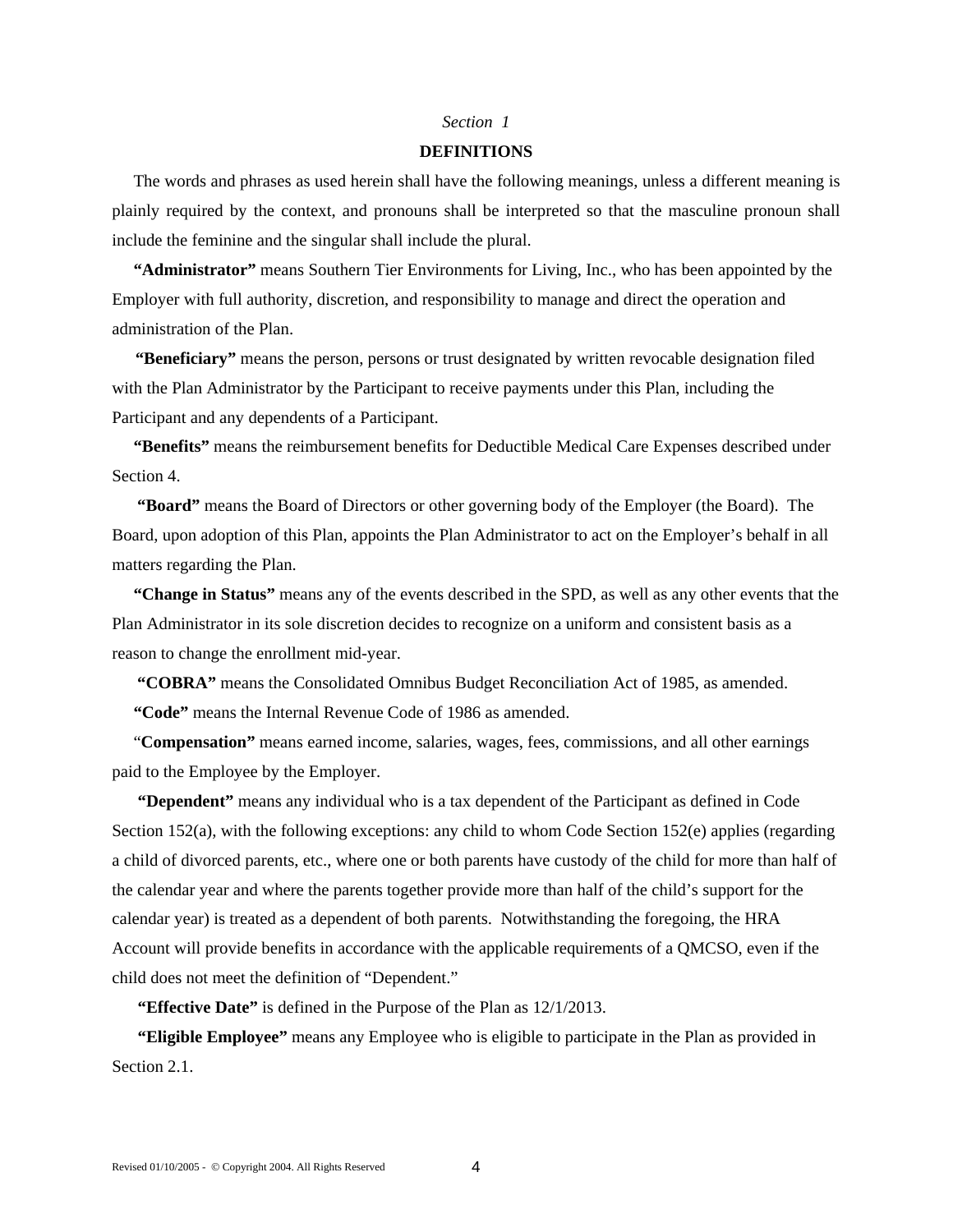**"Eligible Deductible Medical Expense"** means those expenses incurred by the Participant, or the Participant's Spouse or Dependents, after the effective date of the Participant's participation in the HRA and during the Plan Year. Deductible Medical Care Expenses generally means expenses incurred by a Participants or his or her Spouse or Dependents for medical care. For purposes of this plan, an expense is "incurred" when the Participant or beneficiary is furnished the medical care or services giving rise to the claimed expense.

**"Employee"** means any individual who is considered to be in a legal employer-employee relationship with the Employer for federal tax-withholding purposes, excluding independent contractors, temporary or casual employees, any individuals covered under a collective bargaining unit, any self-employed individual, any partner in a partnership, and any more-than 2% shareholder by virtue of the Code Section 318 ownership attribution rules. The term "Employee" does include "former Employees" for the limited purpose of allowing continued eligibility for benefits in accordance with Section 4.7.

 **"Employer"** means Southern Tier Environments for Living, Inc. and any other Related Employer that adopts this Plan with the approval of Southern Tier Environments for Living, Inc. Related Employers if any, which have adopted this Plan are listed in Schedule C of this Plan.

 **"Employment Commencement Date"** means the first regularly-scheduled working day on which the employee first performs an hour of service for the Employer for compensation.

**"Enrollment Form"** means the form provided by the Administrator for the purpose of allowing an eligible Employee to participate in this Plan.

 **"Enrollment Period"** means the calendar month preceding the beginning of any Plan Year.

 **"ERISA"** means the Employee Retirement Income Security Act of 1974, as amended.

 **"FMLA"** means the Family and Medical Leave Act of 1993, as amended.

**"Health FSA"** means a Health Flexible Spending Arrangement.

**"Health Insurance Plan"** means the plan(s) that the Employer maintains for its Employees and their Spouses and Dependents that may be eligible under the terms of such plan, providing major medical type benefits through a group insurance policy or group health plan.

**"Highly Compensated Employee"** means any Employee defined as such in Section 414(q) of the Code.

 **"HIPAA"** means the Health Insurance Portability and Accountability Act of 1996, as amended.

 **"HRA"** means a health reimbursement arrangement as defined in IRS Notice 2002-45.

**"HRA Account"** means the HRA Account described in Section 5.4.

**"Key Employee"** means any Employee defined as such in Section 416(I) of the Code.

 **"Participant"** means any Eligible Employee who has met the conditions for participation set forth in Section 1.11 above and, in Section 2.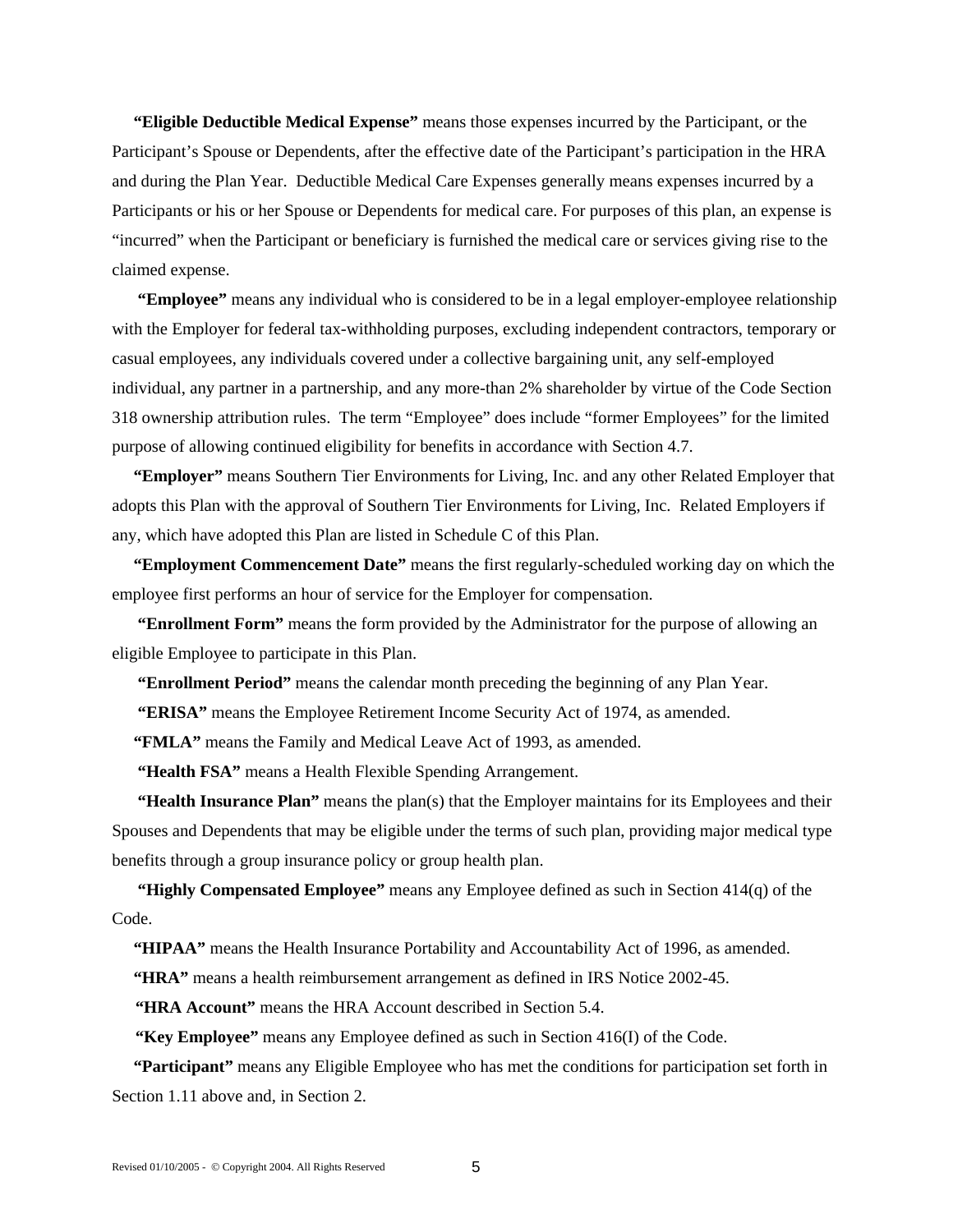**"Participating Employer"** means Southern Tier Environments for Living, Inc. and any Related Employer that adopts this Plan with the consent of the Board.

 **"Plan"** means the Southern Tier Environments for Living, Inc. Health Reimbursement Arrangement as described herein and in any applicable Adoption Agreement, and which is intended for the exclusive benefit of Eligible Employees, and as may be amended from time to time.

 **"Plan Number"** or **"PN"** assigned by the Plan Sponsor is #503.

 **"Plan Sponsor"** means Southern Tier Environments for Living, Inc.

 **"Plan Year"** means the twelve-month period commencing each 12/1 and ending on the subsequent 11/30, except in the case of a short plan year representing the initial Plan Year or where the Plan Year is being changed, in which case the Plan Year shall be the entire short plan year.

 **"QMCSO"** means a qualified medical child support order, as defined in ERISA Section 609(a).

 **"Related Employer"** means any employer affiliated with Southern Tier Environments for Living, Inc. that, under Code Section 414(B) (c), or (m), is treated as a single employer with Southern Tier Environments for Living, Inc. for purposes of Code Section 105.

 **"Spouse"** means an individual who is legally married to a Participant as determined under applicable state law (and who is treated as a spouse under the Code).

 **"SPD**" means the separate Summary Plan Description describing the terms of this Plan.

 **"USERRA"** means the Uniformed Services Employment and Reemployment Rights Act of 1994, as amended.

# *Section 2*

## **PARTICIPATION IN THE PLAN**

**2.1 Commencement of Participation.** An individual is eligible to participate in the Plan if the individual is an Employee and participating in the Employer's group health insurance. The Employee's coverage will commence on the first day of the next calendar month, after the employee has met the Plan's eligibility requirements and an enrollment form has been submitted to the Administrator.

**2.2 Cessation of Participation.** A Participant will cease to be a Participant as of the earliest of:

- A. the date on which the Plan terminates; or
- B. the date on which the employee ceases to be an Eligible Employee; provided that eligibility may continue beyond such date for purposes of COBRA coverage, as may be permitted by the Administrator on a uniform and consistent basis under Section 4.7.

Reimbursements from the HRA Account after termination of participation will be made pursuant to Section 4.6 and 4.7 (relating to a run-out period for submitting claims incurred prior to termination and relating to COBRA). Notwithstanding the foregoing, a former Eligible Employee who is absent by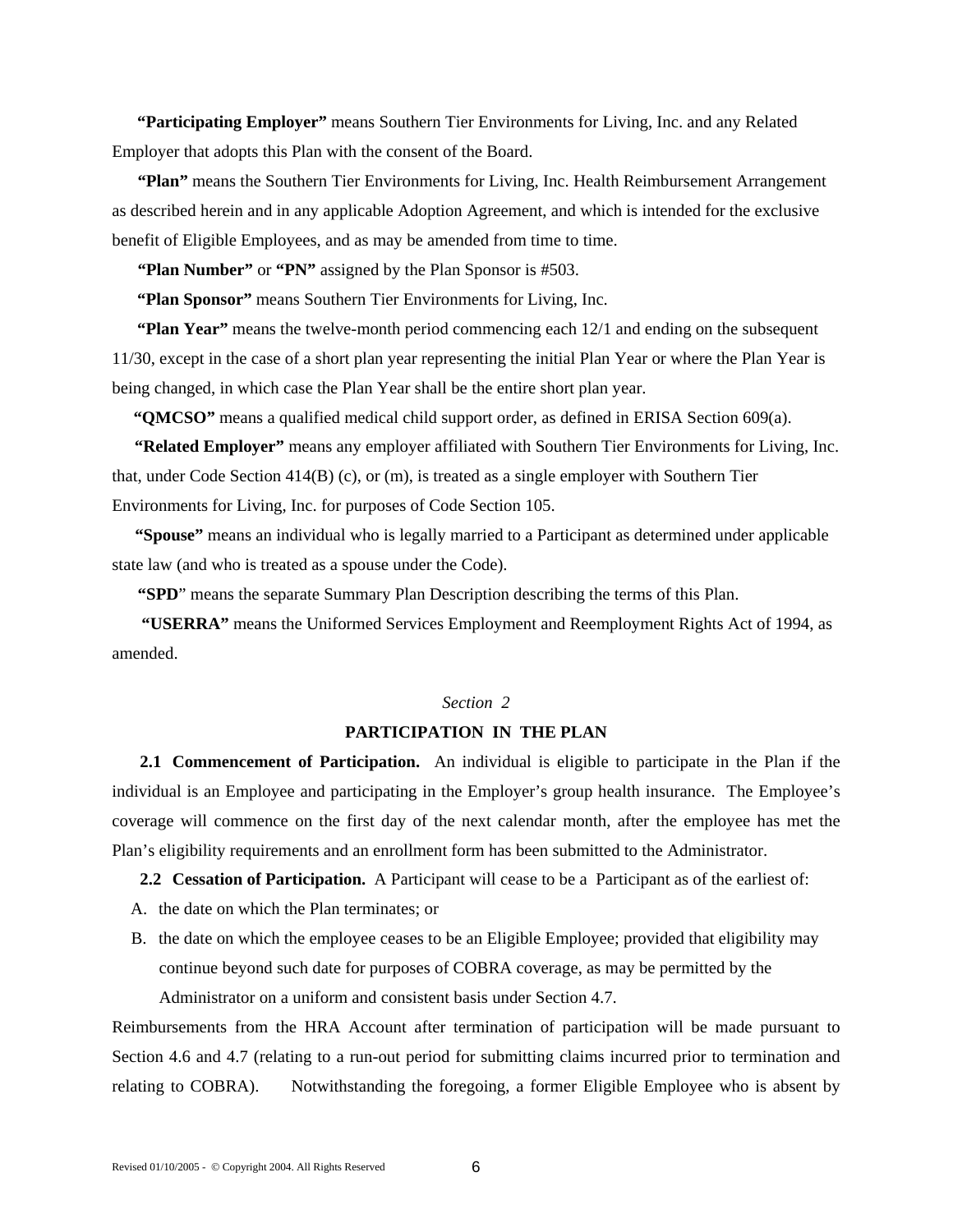reason of sickness, disability, or other authorized leave of absence may continue as a Participant for so long as such authorized absence continues in accordance with such rules and regulations as the Participating Employer may direct.

**2.3 Recommencement of Participation.** A former active Participant, who is rehired within 30 days or less of the date of termination of employment, will be reinstated with the same HRA Account balance that such individual had before termination. If an Employee terminates employment and is not rehired within 30 days, or ceases to be an Eligible Employee for any other reason and then becomes an Eligible Employee again, the Employee must complete the waiting period described in Section 2.1 before again becoming eligible to participate in the Plan. However, any former active Participant shall be prohibited from making any enrollment change from his prior enrollment in the Plan Year, except as provided in Section 2.4. Such family status changes must occur while the Employee is a Participant.

**2.4 Modification to Benefit Enrollees.** Any Participant may make a change to his or her enrollment form after the Plan Year has commenced, to be effective for the remainder of such Plan Year if, under the facts and circumstances, the changes are necessitated by and are consistent with a change in status which is acceptable under rules and regulations adopted by the Department of the Treasury, the provisions of which are incorporated by reference. Notwithstanding anything herein to the contrary, if the rules and regulations conflict, then such rules and regulations shall control.

In general, a change in enrollment is considered if there is a change in status for the Participant's dependents. Any new enrollment form shall be effective at such time as the Administrator shall prescribe, but not earlier than the first pay period beginning after the enrollment form is completed and returned to the Administrator. For the purposes of this subsection, a change in status shall only include the following events or other events permitted by Treasury regulations:

(1) Legal Marital Status: events that change a Participant's legal marital status, including marriage, divorce, death of a spouse, legal separation or annulment;

(2) Number of Dependents: Events that change a Participant's number of dependents, including birth, adoption, placement for adoption, or death of a dependent;

(3) Dependent satisfies or ceases to satisfy the eligibility requirements due to attainment of age, change in student status, or any similar circumstance;

(4) In the event of a judgment, decree, or order resulting from a divorce, legal separation,

annulment, or change in legal custody (including a qualified medical child support order defined in ERISA Section 609) which requires accident or health coverage for a Participant's child:

 **2.5 FMLA and USERRA Leaves of Absence.** A Participant who takes an unpaid leave of absence under the Family and Medical Leave Act of 1993 ("FMLA Leave" applicable to groups of 50+ employees), or under the Uniformed Services Employment and Reemployment Rights Act of 1994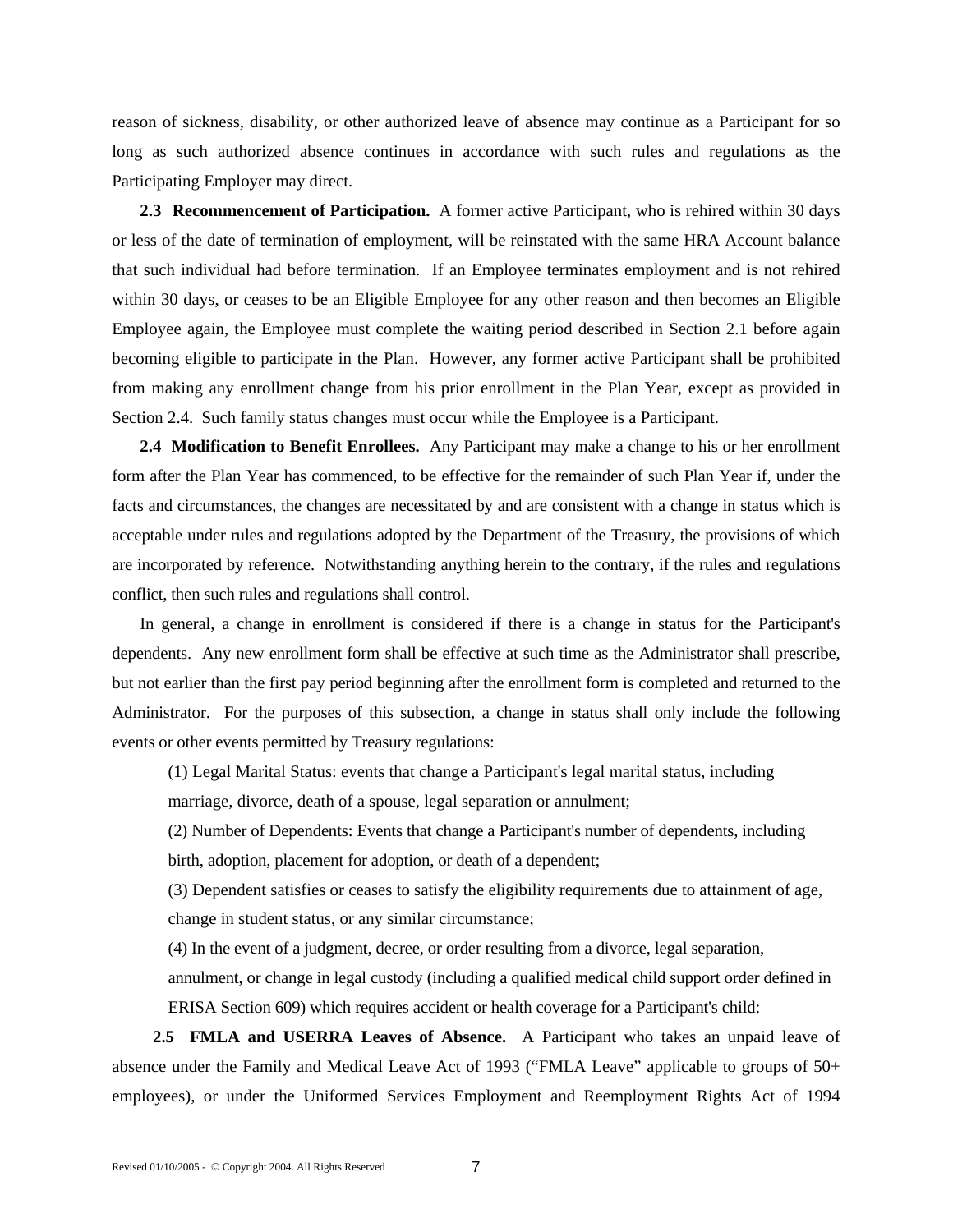("USERRA Leave" applicable to any size group), may revoke his election to participate under any group health insurance benefit offered under this Plan, for the remainder of the Plan Year in which such leave of absence commences. Such revocation shall take effect in accordance with such procedures as prescribed by the Plan Administrator. Upon such Participant's return from his or her FMLA or USERRA Leave, the Participant may be reinstated in the Plan, on the same terms that applied to the Participant prior to his or her taking the FMLA or USERRA Leave, and with such other rights to make enrollment changes as are provided to other Participants under the Plan. Notwithstanding the foregoing, a Participant on FMLA or USERRA Leave shall have no greater rights to benefits for the remainder of the Plan Year in which the FMLA or USERRA leave commences, as other Plan Participants.

**2.6 Non-FMLA and Non-USERRA Leaves of Absence.** A Participant who goes on a leave of absence that is not subject to FMLA or USERRA will be treated as having terminated participation, as described in Section 2.2.

# *Section 3*

# **BENEFITS and FUNDING OF THE PLAN**

**3.1 Provision of Benefits**. When the Eligible Employee becomes a plan Participant, an HRA **a**ccount will be established for the Participant to receive Benefits in the form of reimbursements for Deductible Medical Care Expenses. Under no circumstances shall benefits be provided in the form of cash or any other taxable or nontaxable benefit other than reimbursement for eligible Deductible Medical Care Expenses. The benefits provided thereunder shall be subject further to the provisions of any plan, contract, or other arrangement setting forth the further terms and conditions of the Benefit Program, and the terms of each Participating Employer's plan, contract or other arrangement, under which benefits provided are incorporated by reference in this Plan.

**3.2 Plan Enrollment.** An Employee who becomes eligible to participate in the Plan will begin participation on the first day of the month after the eligibility requirements have been satisfied, provided that an Enrollment Form is submitted to the Plan Administrator before the first day of the month in which participation will commence. Once enrolled, the employee's participation will continue from month-tomonth and year–to-year until the employee's participation terminates, pursuant to Section 2.2. The Spouse and any Dependents, whose Deductible Medical Expenses may be submitted to the HRA, must be identified on the Enrollment Form.

**3.3 Employee Contributions.** There are no employee contributions for benefits under the Plan.

**3.4 Employer Contributions.** The Employer funds the full amount of the HRA Accounts.

3.5 **No Funding Under a Cafeteria Plan.** The benefits cannot be funded with salary reduction contributions, employer contributions (e.g. flex credits) or otherwise under a cafeteria plan.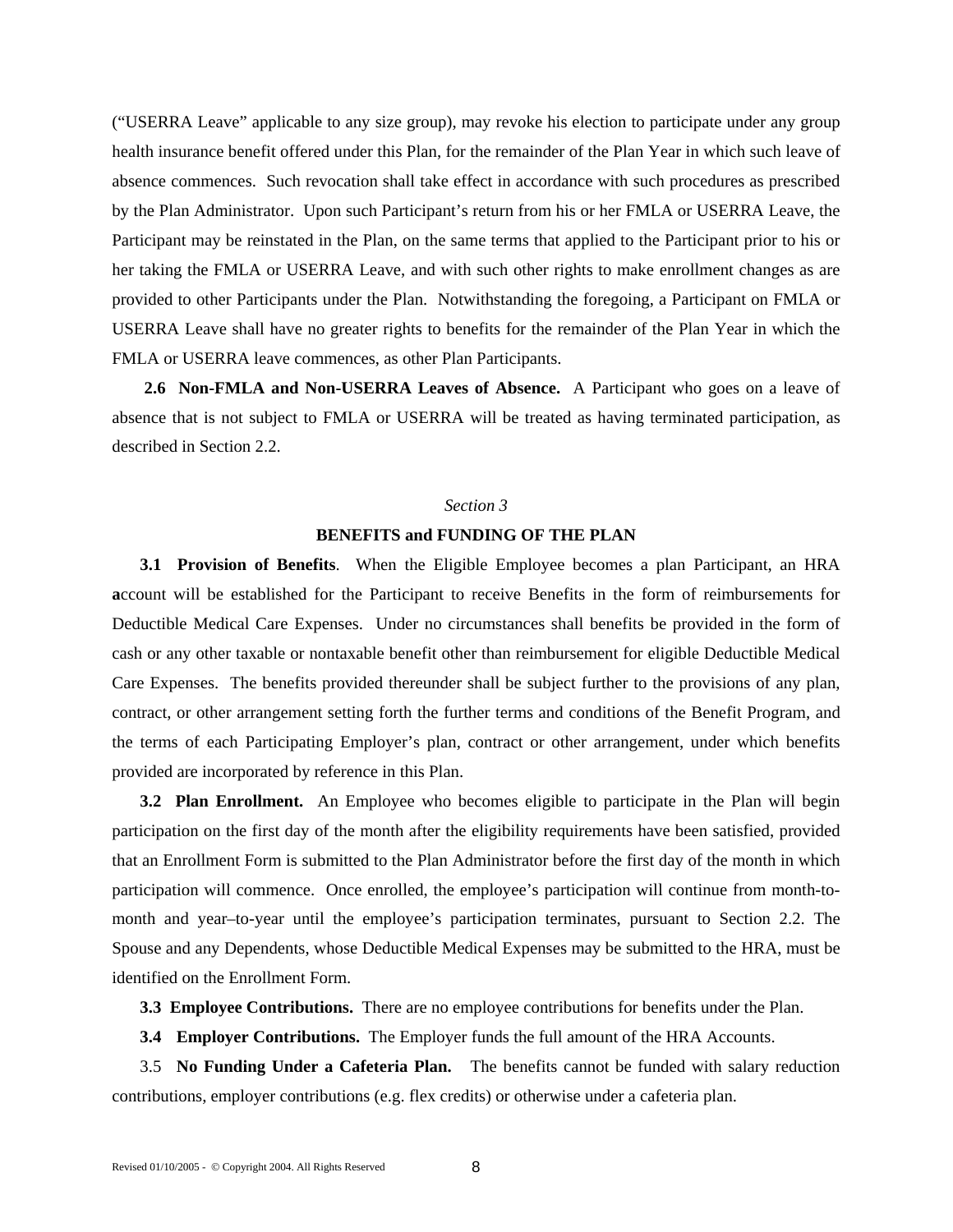**3.6 Funding of the Plan.** All of the amounts payable under the Plan shall be paid from the general assets of the Employer. Nothing herein will be construed to require the Employer or the Administrator to maintain any fund or to segregate any amount for the benefit of any participant and no Participant or other person shall have any claim against, right to, or security or other interest in any fund, account or asset of the Employer from which any payment under this Plan may be made. There is no trust or other fund from which Benefits are paid.

 **3.7 Nondiscrimination.** Contributions and benefits under the Plan shall not discriminate in favor of Highly Compensated Employees; nor shall the aggregate cost of the Benefit Programs provided to Key Employees exceed 25% of the aggregate of such cost for the Benefit Programs provided to all Employees under the Plan.

#### *Section 4*

# **HEALTH REIMBURSEMENT BENEFITS**

**4.1 Benefits.** The Plan will reimburse Participants for Deductible Medical Care Expenses up to the unused amount in the Participant's HRA Account, as set forth and adjusted under Section 4.3.

**4.2 Eligible Deductible Medical Care Expenses.** Under the HRA Account, a Participant may receive reimbursement for eligible Deductible Medical Care Expenses incurred during a Period of Coverage.

 An eligible Deductible Medical Care Expense is incurred at the time the medical care or service giving rise to the expense is furnished, and not when the individual incurring the expense is formally billed for, is charged for, or pays for the medical care. Deductible Medical Care Expenses incurred before a Participant first becomes covered by the Plan are not eligible. However, a Deductible Medical Care Expense incurred during one Period of Coverage may be paid during a later Period of Coverage provided that the Participant was a Participant in the Plan during both Periods of Coverage.

 Deductible Medical Care Expenses generally means expenses incurred by a Participant or his or her Spouse or Dependents for medical care. Reimbursements due for Deductible Medical Care Expenses incurred by the Participant or the Participant's Spouse or Dependents shall be charged against the Participant's HRA Account.

 Deductible Medical Care Expenses can only be reimbursed to the extent that the Participant or other person incurring the expense is not reimbursed for the expense (nor is the expense reimbursable) through the Health Insurance Plan, other insurance, or any other accident or health plan, (see section 4.10 if the other health plan is a Health FSA). If only a portion of a Deductible Medical Care Expense has been reimbursed elsewhere (due to health insurance plan co-payment or deductible limitations), the HRA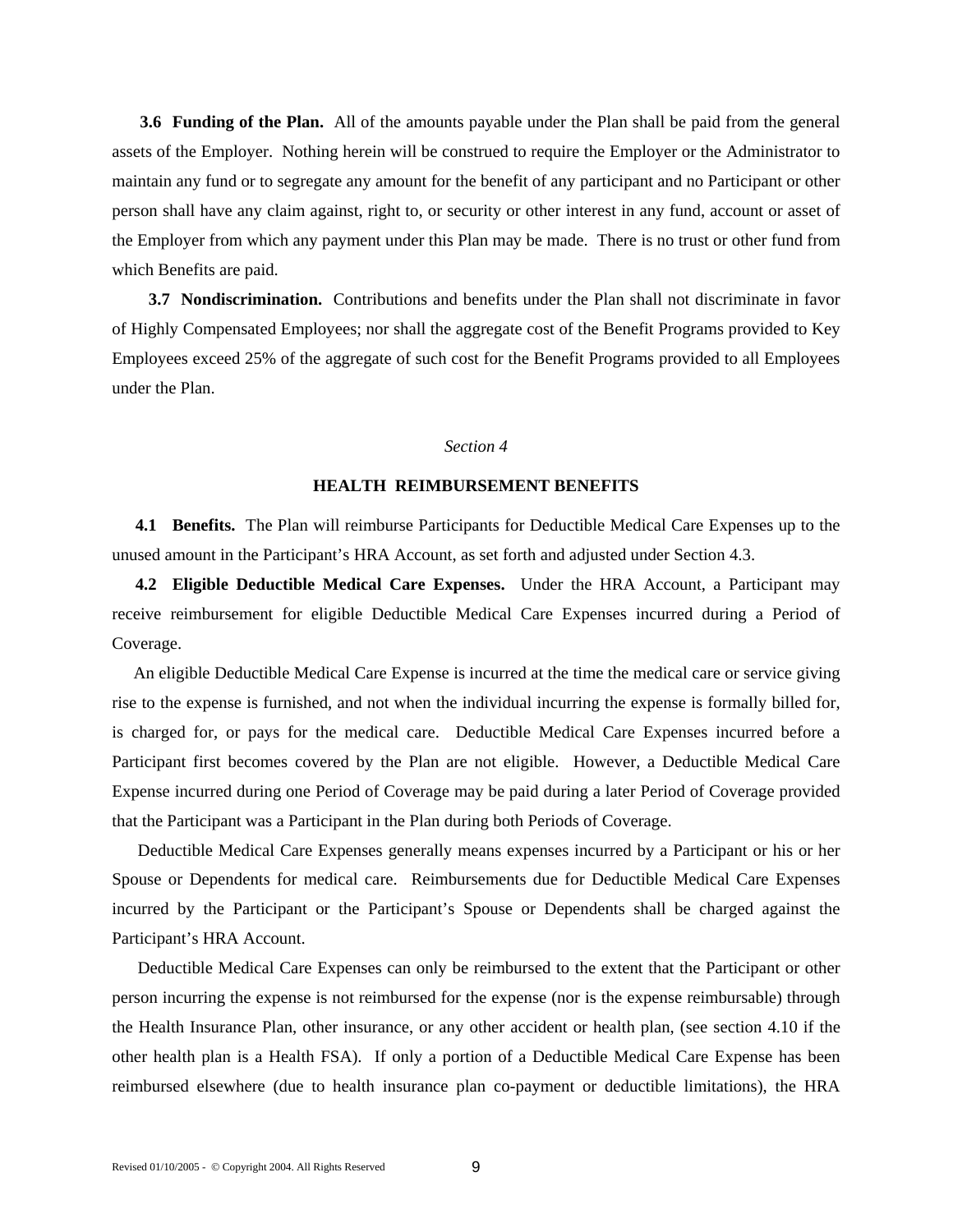account can reimburse the remaining portion of such Expense if it otherwise meets the requirements of this plan.

**4.3 Maximum Benefits.** The maximum allowed benefit each year is outlined below:

 Plan deductible is \$5,500 single/\$11,000 family. \$1300/\$2600 for all ees. HRA benefit:  $1<sup>st</sup>$  \$1300/2600: HRA reimburses 100% via debit card or paper claims. Next \$1300/2600: No HRA benefit. EE responsible for this portion. Next \$2900/5800: HRA reimburses 100% via manual claims only.

 For subsequent Plan Years, the maximum dollar limit may be changed by the Administrator and shall be communicated to Employees through the Enrollment Form, the SPD or another document. Reimbursements to Highly Compensated Individuals may be limited or treated as taxable compensation to comply with Code Section 105(h), as may be determined by the Administrator in its sole discretion.

**4.4 Establishment of the HRA Account.** The Administrator will establish and maintain an HRA Account with respect to each Participant but will not create a separate fund or otherwise segregate assets for this purpose. The HRA Account so established will merely be a records-keeping account with the purpose of keeping track of contributions and available reimbursement amounts.

 A Participant's HRA Account will be credited at the beginning of each year with an amount equal to the applicable maximum dollar limit for the Period of Coverage.

 A Participant's HRA Account will be debited during each Period of Coverage for any reimbursement of Deductible Medical Care Expenses incurred during the Period of Coverage.

 The amount available for reimbursement of Deductible Medical Care Expenses is the amount credited to the Participant's HRA Account reduced by prior reimbursements debited.

**4.5 Carryover of Accounts.** If any balance remains in the Participant's HRA account for a Period of Coverage after all reimbursements have been made for the Period of Coverage, such balance shall remain the property of the Employer. However, upon termination of employment or other loss of eligibility, the Participant's coverage ceases, and expenses incurred after such time will not be reimbursed unless COBRA is elected. In addition, any HRA benefit payments that are unclaimed by the close of the Plan Year following the Period of Coverage in which the Deductible Medical Care Expense was incurred, such as uncashed benefit checks, shall remain the property of the Employer.

 **4.6 Substantiation of Expenses**. Each Participant must submit a written Claim Form to the Plan Administrator accompanied by a written statement or bill from an independent third party stating that the expense has been incurred and the amount thereof. The forms shall contain such evidence as the Plan Administrator shall deem necessary as to substantiate the nature, the amount, and timeliness of any expenses that may be reimbursed.

**4.7 Reimbursement.** Within 30 days after receipt by the Administrator of a reimbursement claim from a Participant, the Employer will reimburse the Participant for the Participant's Deductible Medical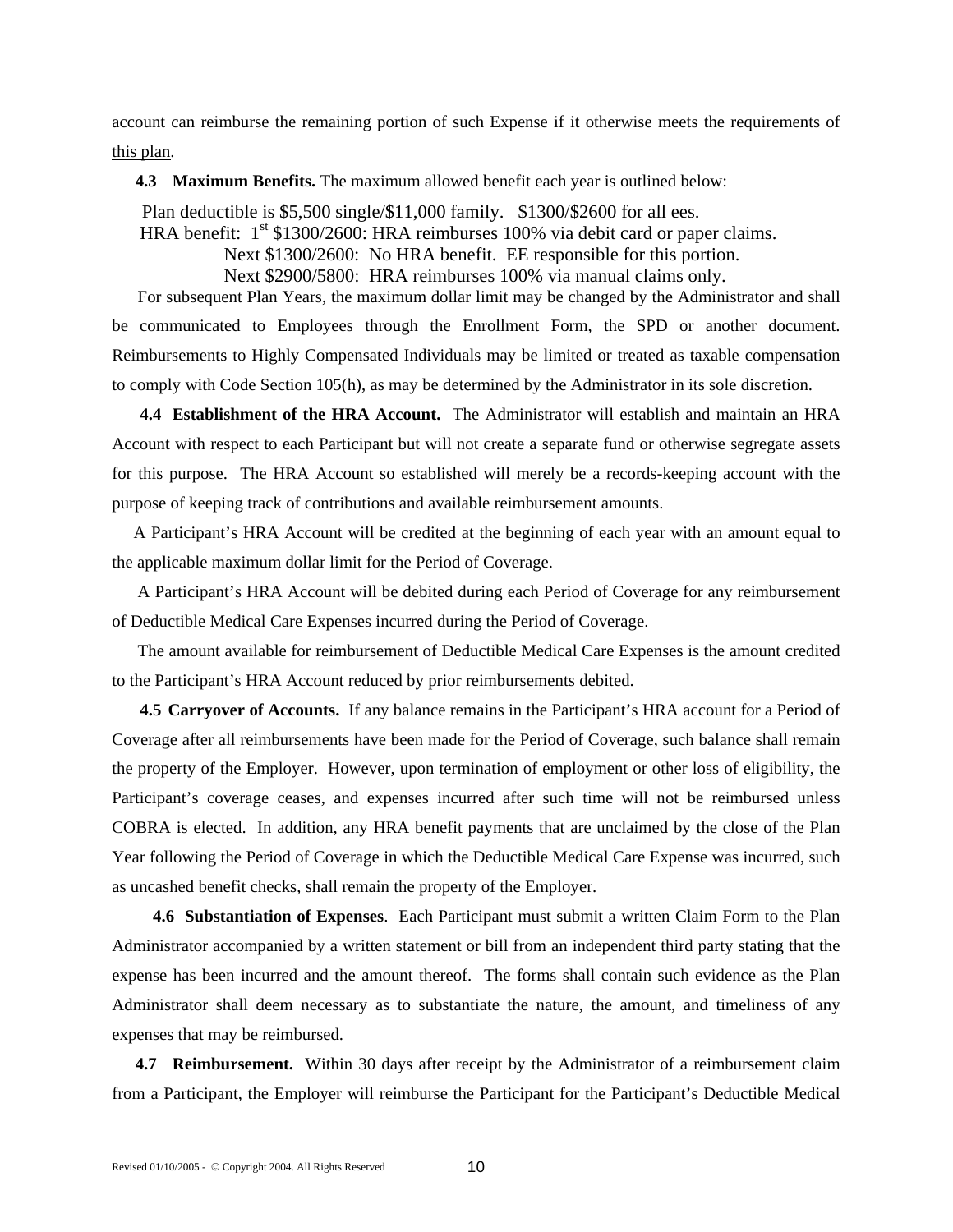Care Expenses, if the Administrator approves the claim, or the Administrator will notify the Participant that his or her claim has been denied. This time period may be extended for an additional 15 days for matters beyond the control of the Administrator, including cases where a reimbursement claim is incomplete. The Administrator will provide written notice of any extension, including the reasons for the extension and will allow the Participant 45 days in which to complete an incomplete reimbursement claim.

A Participant who seeks benefits may apply for reimbursement by submitting an application in writing to the Administrator in such form as the Administrator may prescribe, within 90 days, following the close of the Plan Year in which the Deductible Medical Care Expense was incurred. The application must include the person or persons on whose behalf the Deductible Medical Care Expense was incurred, the nature and date of the Expense incurred, the amount of the requested reimbursement, and a statement that such Expenses have not otherwise been reimbursed and are not reimbursable through any other source and that Health FSA coverage, if any, for such expense has been exhausted.

 The application shall be accompanied by a Substantiation of Expense along with any additional documentation that the Administrator may request. Except for the final reimbursement claim for a Period of Coverage, no claim for reimbursement may be made unless and until the aggregate claims for reimbursement is at least \$10.00.

### **4.8 Reimbursements after Termination and COBRA.** When a Participant ceases to be a

Participant under Section 2.2, the Participant will not be able to receive reimbursements for Deductible Medical Care Expenses incurred after his or her participation terminates. The Participant, or the Participant's estate, may claim reimbursement for any Deductible Medical Care Expenses incurred during the Period of Coverage prior to termination of participation, provided that the Participant or the Participant's estate, files a claim within 90 days, following the close of the Plan Year in which the Deductible Medical Care Expense was incurred.

 Notwithstanding any provision to the contrary in this Plan, to the extent required by COBRA, the Participant and his or her Spouse and Dependents (Qualified Beneficiaries), whose coverage terminates under the HRA account because of a COBRA qualifying event, shall be given the opportunity to continue on a self-pay basis, the same coverage that he or she had under the HRA account the day before the qualifying event for the periods prescribed by COBRA (subject to all conditions and limitations under COBRA). However, in the event that such coverage is modified for all similarly situated non-COBRA Participants prior to the date continuation coverage is elected, Qualified Beneficiaries shall be eligible to continue the same coverage that is provided to similarly situated non-COBRA participants. At the beginning of each month in the Plan Year, Qualified Beneficiaries shall be credited with the monthly reimbursement accrual (the maximum annual reimbursement amount, divided by the number of months in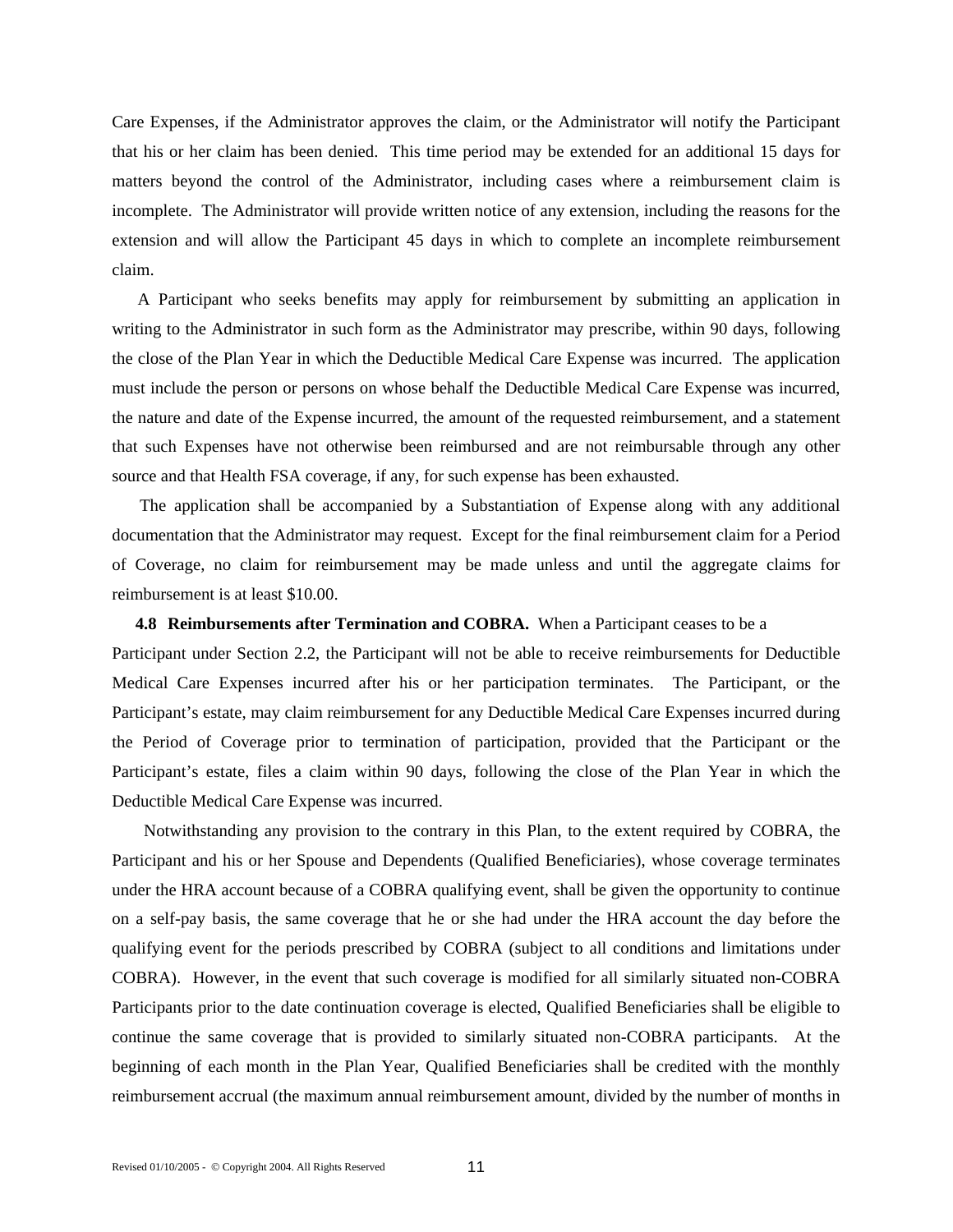that Plan Year) that is made available to similarly situated non-COBRA beneficiaries and any unused reimbursement amounts from the previous Coverage Period shall be carried over (provided that the applicable premium is paid). A premium for continuation coverage shall be charged to Qualified Beneficiaries in such amounts and shall be payable at such times as are established by the Plan Administrator and are permitted by COBRA.

**4.9 Named Fiduciary.** Southern Tier Environments for Living, Inc. is the named fiduciary for the Plan for purposes of ERISA section 402(a).

**4.10 Compliance with ERISA, COBRA, HIPAA, etc.** Benefits shall be provided in compliance with ERISA, COBRA, HIPAA, FMLA, USERRA, and other group health plan laws to the extent required by such laws.

**4.11 Coordination of Benefits; Health FSA to Reimburse First -** Benefits under this plan are intended to pay benefits solely for Deductible Medical Care Expenses not previously reimbursed or reimbursable elsewhere. To the extent that an otherwise eligible Deductible Medical Care Expense is payable or reimbursable from another source, that other source shall pay or reimburse prior to payment or reimbursement from this Plan. Without limiting the foregoing, if the Participant's Deductible Medical Care Expenses are covered by both this Plan and by a Health FSA, then this Plan is not available for reimbursement of such Deductible Medical Care Expense until after amounts available for reimbursement under the Health FSA have been exhausted.

#### *Section 5*

#### **APPEALS PROCEDURE**

**5.1 Procedure If Benefits Are Denied Under This Plan.** If a claim for reimbursement under this Plan is wholly or partially denied, claims shall be administered in accordance with the claims procedure set forth in the SPD. The Committee acts on behalf of the Administrator with respect to appeals.

#### *Section 6*

#### **PLAN ADMINISTRATION**

 **6.1 Administrator.** The administration of this Plan shall be under the supervision of the Administrator. It is the principal duty of the Administrator to see that the Plan is carried out, in accordance with its terms, for the exclusive benefit of persons entitled to participate in this Plan without discrimination among them.

 **6.2 Powers of the Administrator**. The Administrator shall have the duties and powers it considers necessary or appropriate to discharge its duties. It shall have the exclusive right to interpret the Plan and to decide all matters thereunder, and all determinations of the Administrator with respect to any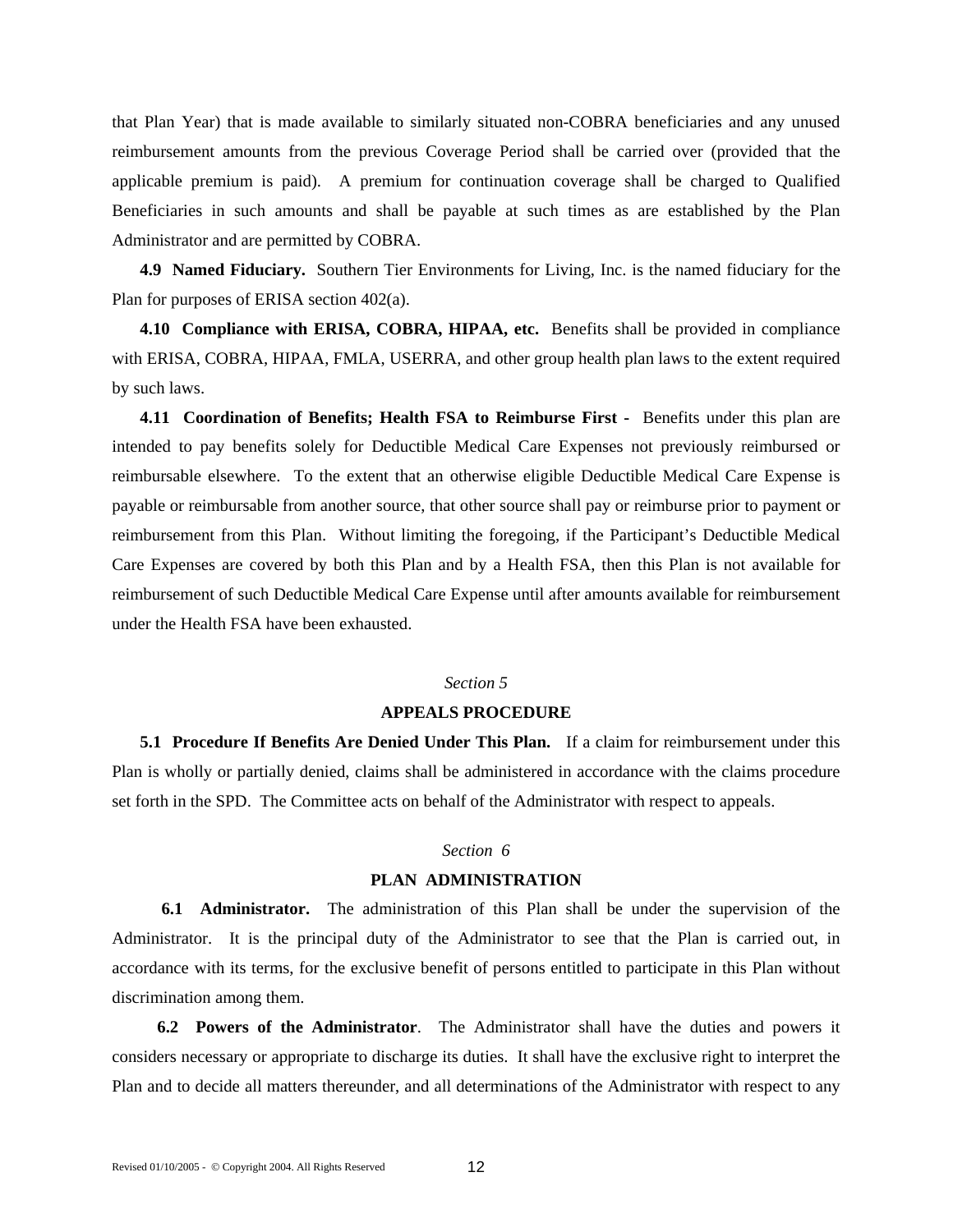matter hereunder shall be conclusive and binding on all persons. Without limiting the generality of the foregoing, the Administrator shall have the following discretionary authority:

(A) to construe and interpret this Plan, including all possible ambiguities,

 inconsistencies and omissions in the Plan, and related documents, and to decide all questions of fact, questions relating to eligibility and participation, and questions of benefits under this Plan.

(B) to prescribe procedures to be followed and the forms to be used by Employees and Participants to enroll in and submit claims pursuant to this Plan;

(C) to prepare and distribute information explaining this Plan and the benefits under this Plan in such manner as the Administrator determines to be appropriate;

(D) to request and receive from all Employees and Participants such information as the Administrator shall from time to time determine to be necessary for the proper administration of this Plan;

(E) to furnish each Employee and Participant with reports with respect to the administration of this Plan as the Administrator determines to be reasonable and appropriate; (F) to receive, review and keep on file such reports and information concerning the benefits covered by this Plan as the Administrator determines from time to time to be necessary and proper;

(G) to appoint and employ such individuals or entities to assist in the administration of this Plan as it determines to be necessary or advisable, including legal counsel and benefit consultants;

(H) to sign documents for the purposes of administering this Plan, or to designate an individual or individuals to sign documents for the purposes of administering this Plan; (I) to secure independent medical or other advice and require such evidence as it deems

necessary to decide any claim or appeal; and

(J) to maintain the books of accounts, records, and other data in the manner necessary for proper administration of this Plan and to meet any applicable disclosure and reporting requirements.

The Plan Administrator shall adopt such rules for administration of the Plan as it considers desirable, provided they do not conflict with the Plan; and may construe the Plan, correct defects, supply omissions and reconcile inconsistencies to the extent necessary to effectuate the Plan, and such action shall be conclusive. Records of administration of the Plan shall be kept by the Plan Administrator, and Participants and their Beneficiaries may examine records pertaining directly to themselves.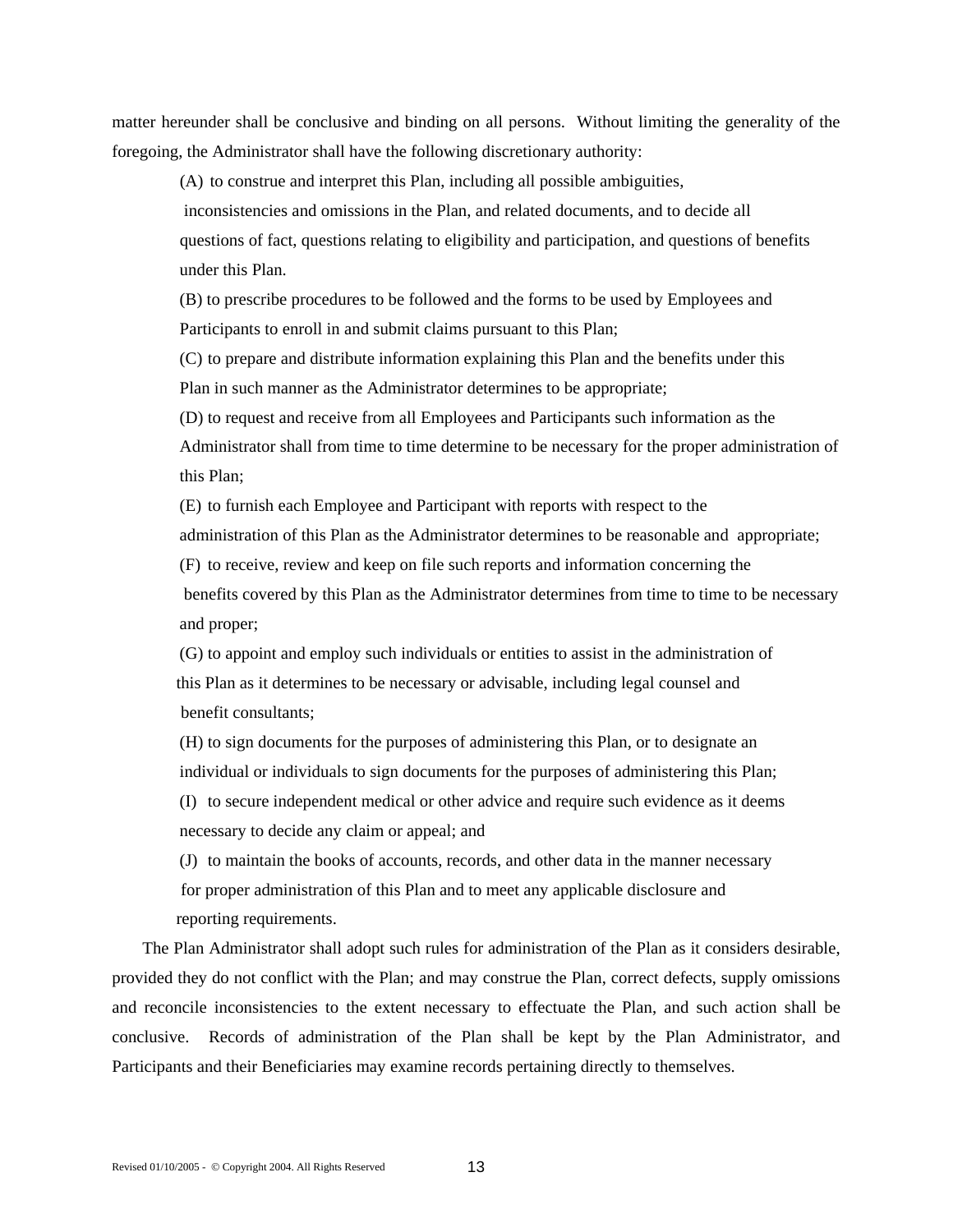**6.3 Provision for Third-Party Plan Service Providers**. The Administrator, subject to approval of the Employer, may employ the services of such persons as it may deem necessary or desirable in connection with the operation of the Plan. Unless otherwise provided in the service agreement, obligations under this Plan shall remain the obligation of the Employer.

**6.4 Fiduciary Liability**. To the extent permitted by law, the Administrator shall not incur any liability for any acts or for failure to act except for their own willful misconduct or willful breach of this Plan.

**6.5 Health Insurance Portability and Accountability Act of 1996 (HIPAA) Privacy Standards.**  In order that the Plan Administrator may receive and use Protected Health Information (PHI) for Plan Administration purposes, the Plan Administrator agrees to:

- a. Not use or further disclose PHI other than is permitted or required by the Plan Documents or as required by law (as defined in the Privacy Standards);
- b. Ensure that any agent, including a subcontractor, to whom the Plan Administrator provides PHI, agrees to the same restrictions and conditions that apply to the Plan Administrator with respect to PHI;
- c. Not use or disclose PHI for employment-related actions and decisions or in connection with any other benefit or employee benefit plan of the Plan Sponsor, except pursuant to an authorization which meets the requirements of the Privacy Standards;
- d. Report to the Plan any PHI use or disclosure that is inconsistent with the uses or disclosures provided for of which the Plan Administrator becomes aware;
- e. Make available PHI in accordance with Section 164.524 of the Privacy Standards;
- f. Make available PHI for amendment and incorporate any amendments to PHI in accordance with Section 164.526 of the Privacy Standards;
- g. Make available the information required to provide an accounting of disclosures in accordance with Section 164.528 of the Privacy Standards;
- h. Make its internal practices, books and records relating to the use and disclosure of PHI received from the Plan available to any officer or employee of the U.S. Department of Health and Human Services to whom the authority involved has been delegated, for purposes of determining compliance by the Plan with Part 164, Subpart E, of the Privacy Standards;
- i. If feasible, return or destroy all PHI received from the Plan that the Plan Administrator or employer still maintains in any form, and retain no copies of such PHI when no longer needed for the purpose for which disclosure was made, except that, if such return or destruction is not feasible, limit further uses and disclosure to those purposes that make the return or destruction of the PHI infeasible; and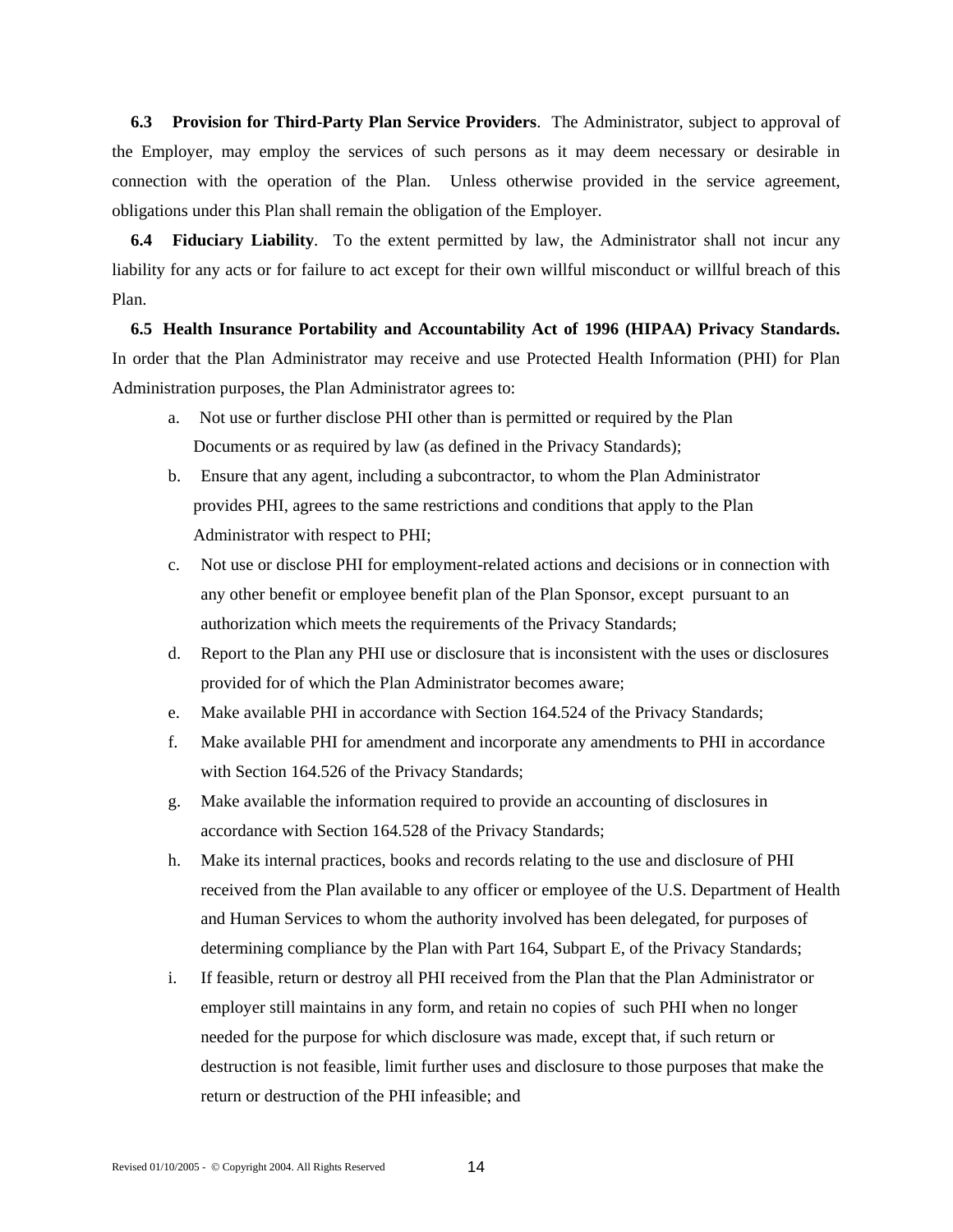- j. Ensure that adequate separation between the Plan and the Plan Administrator or employer, as required in Section  $164.505(f)(2)(iii)$  of the Privacy Standards is established as follows:
	- i. The following employees, or classes of employees, or other person under control of the Plan Administrator, shall be given access to the PHI to be disclosed: Human Resources Manager Staff designated by Human Resources Manager Chief Financial Officer Plan Auditor
	- ii. The access to and use of PHI by individuals described in subsection (i) above shall be restricted to the Plan Administration functions that the Plan Administrator or employer performs for the Plan.
	- iii. In the event any of the individuals described in subsection (i) above do not comply with the provisions of the Plan Documents relating to use and disclosure of PHI, the Plan Administrator or employer shall impose reasonable sanctions as necessary, in its discretion, to ensure that no further non-compliance occurs. Such sanctions shall be imposed progressively (for example, an oral warning, a written warning, time off without pay and termination), if appropriate, and shall be imposed so that they are commensurate with the severity of the violation.

Plan Administration activities are limited to activities that would meet the definition of claims processing, payment, quality assurance, auditing, monitoring and management of the plan.

 **6.7 Compensation of the Plan Administrator**. Unless otherwise determined by the employer and permitted by law, any Administrator who is also an employee of the employer shall serve without compensation for services rendered in such capacity, but all reasonable expenses incurred in the performance of their duties shall be paid by the employer.

 **6.8 Inability to Locate Payee**. If the Administrator is unable to make payment to any Participant or other person to whom a payment is due under the Plan because it cannot ascertain the identity or whereabouts of such Participant or other person after reasonable efforts have been made to identify or locate such person, then such payment and all subsequent payments otherwise due to such Participant or other person shall be forfeited following a reasonable time after the date that any such payment first became due.

 **6.9 Effect of Mistake**. In the event of a mistake as to the eligibility or participation of an Employee, or the allocations made to the account of any Participant, or the amount of benefits paid or to be paid to a Participant or other person, the Administrator shall, to the extent that it deems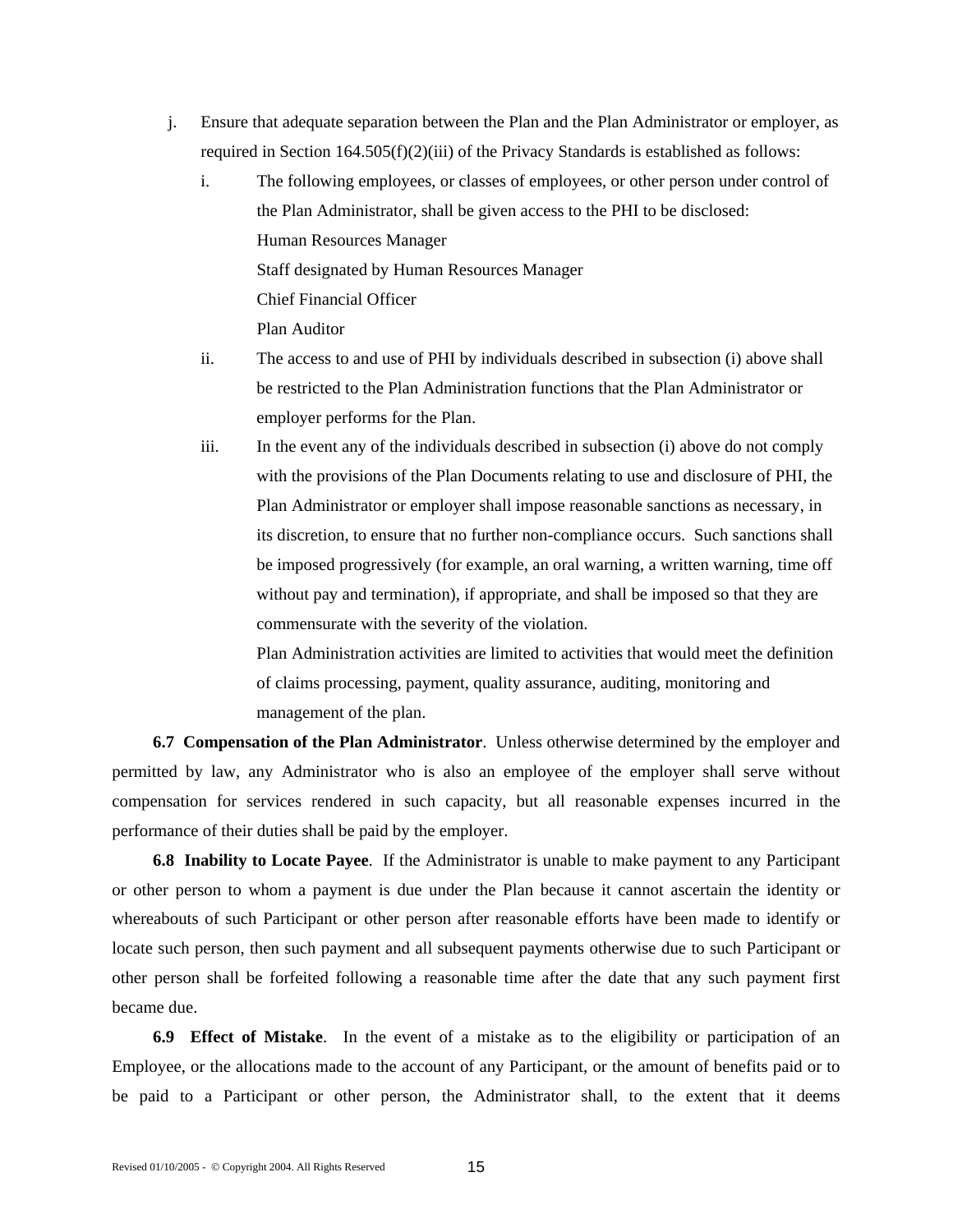administratively possible and otherwise permissible under code Section 105, the regulations issued thereunder or other applicable law, cause to be allocated or cause to be withheld or accelerate, or otherwise make adjustment of, such amounts as it will in its judgment accord to such Participant or other person the credits to the HRA Account or distributions to which he or she is properly entitled under the Plan.

## *Section 7*

#### **MISCELLANEOUS PROVISIONS**

 **7.1 Expenses.** All reasonable expenses incurred in administering the Plan are currently paid by the Employer.

**7.2 Not an Employment Contract.** Neither this Plan nor any action taken with respect to it shall confer upon any person the right to continue employment with any Employer.

 **7.3 Amendment and Termination**. The Employer reserves the right to amend or terminate all or any part of this Plan at any time for any reason, and any such amendment or termination will automatically apply to the Related Employers that are participating in this Plan. Any such amendment or termination shall be effective as of such date as the Employer shall determine.

 **7.4 Headings and Captions.** The headings and captions set forth in the Plan are provided for convenience only, shall not be considered part of the Plan, and shall not be employed in construction of the Plan.

 **7.5 Applicable Laws.** This Plan shall be construed, administered and enforced according to the applicable federal law and the laws of the state of the principal place of business of the Employer to the extent not preempted.

**7.6 Code and ERISA Compliance**. It is intended that this Plan meet all applicable requirements of the IRS Code and ERISA, and of all regulations issued thereunder. This Plan shall be construed, operated and administered accordingly, and in the event of any conflict between any part, clause or provision of this Plan and the Code and/or ERISA, the provisions of the Code and ERISA shall be deemed controlling, and any conflicting part, clause or provision of this Plan shall be deemed superseded to the extent of the conflict.

**7.7 Tax Consequences**. Neither the Employer nor the Plan Administrator makes any warranty or guarantee that any amounts paid to or for the benefit of any Participant under this Plan will be treated as excludable from the Participant's gross income for federal, state or local income tax purposes. It shall be the responsibility of each Participant to determine whether each payment under this Plan is excludable from the Participant's gross income for federal, state and local income tax purposes, and to notify the Administrator if the Participant has any reason to believe that such payment is not so excludable. Under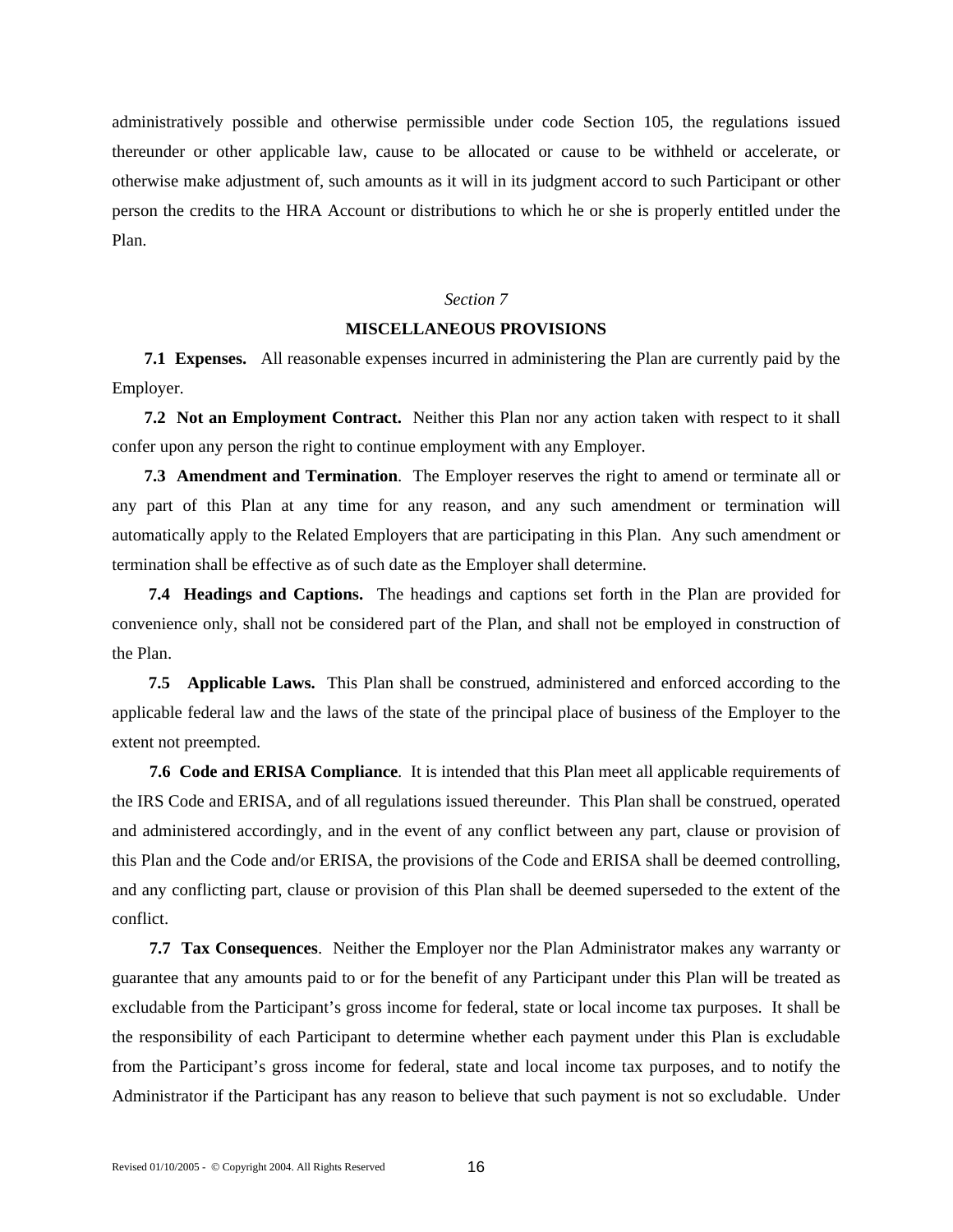no circumstances shall the recipient have any recourse against the Plan Administrator or the Employer with respect to any increased taxes or other losses or damages suffered by the Employee as a result thereof.

 **7.8 Indemnification of the Employer**. If any Participant receives one or more payments or reimbursements under this Plan on a tax-free basis, and such payments do not qualify for such treatment under the Code, such Participant shall indemnify and reimburse the Employer for any liability it may incur for failure to withhold federal income taxes, Social Security taxes, or other taxes from such payments or reimbursements.

**7.9 Non**-**Assignability of Rights**. The right of any Participant to receive any reimbursement under this Plan shall not be alienable by the Participant by assignment or any other method and shall not be subject to claims by the Participant's creditors by any process whatsoever. Any attempt to cause such right to be so subjected will not be recognized, except to such extent as may be required by law.

**7.10 Plan Provision Controlling**. In the event that the terms or provisions of any summary or description of this Plan, or of any other instrument are in any construction interpreted as being in conflict with the provisions of the Plans as set forth in this document, the provisions of this Plan shall be controlling.

 **7.11 Severability.** Should any part of this Plan subsequently be invalidated by a court of competent jurisdiction, the remainder thereof shall be given effect to the maximum extent possible.

\_\_\_\_\_\_\_\_\_\_\_\_\_\_\_\_\_\_\_\_\_\_\_\_\_\_\_\_\_\_\_\_\_ \_\_\_\_\_\_\_\_\_\_\_\_\_\_\_\_\_\_\_\_\_\_\_\_\_\_\_\_\_\_\_\_\_\_\_\_\_\_\_\_

Executed December 1, 2013

**ATTEST: Southern Tier Environments for Living, Inc.** 

Witness **Authorized Officer**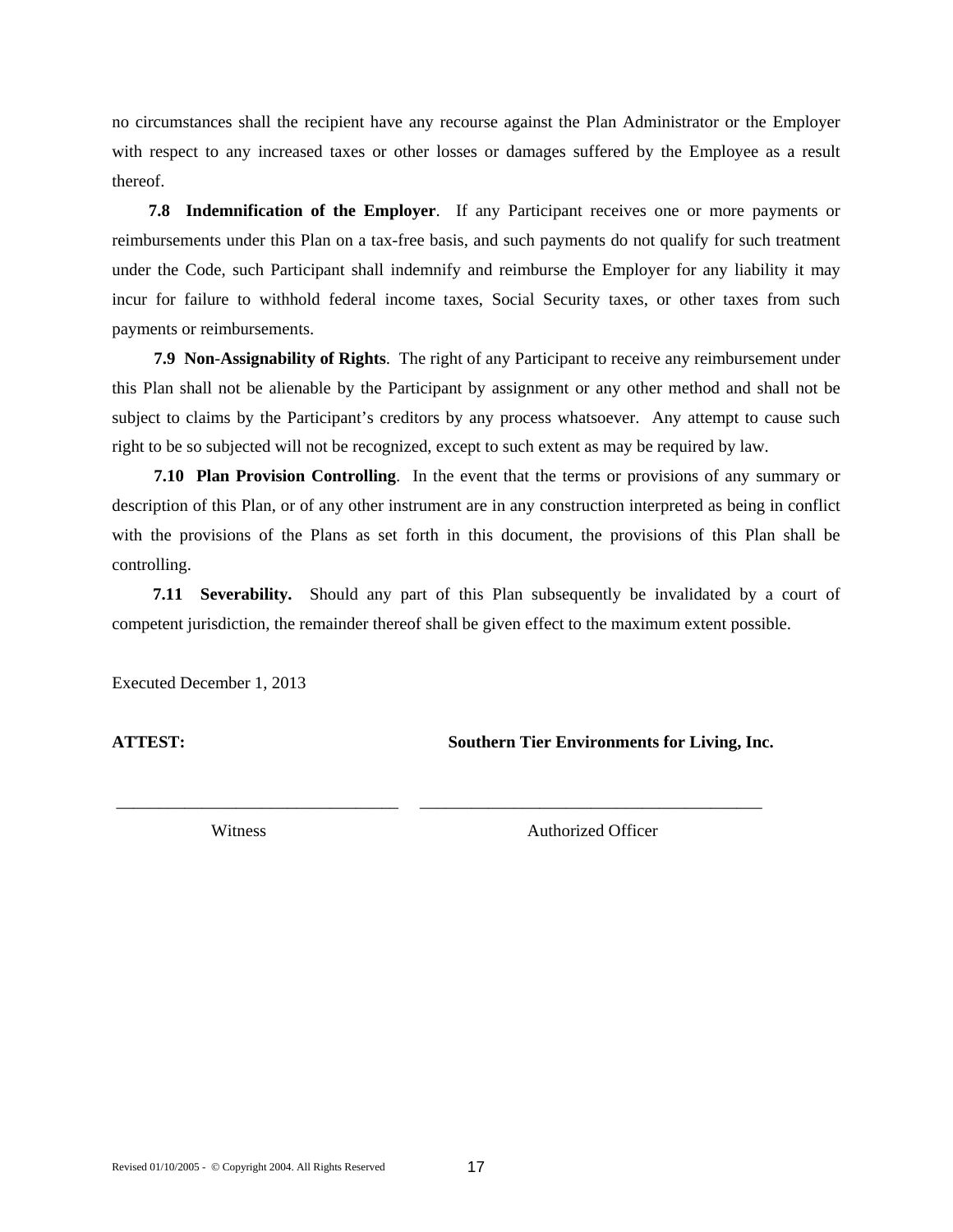## **SOUTHERN TIER ENVIRONMENTS FOR LIVING, INC. HEALTH REIMBURSEMENT ARRANGEMENT SUMMARY PLAN DESCRIPTION**  Effective Date: 12/1/2013

**TABLE OF CONTENTS** 

Plan Purpose Who is Eligible When you May Participate Schedule of Benefits How Health Reimbursement Accounts (HRAs) Work Future of the HRA Account COBRA Continuation Coverage Family and Medical Leave Uniformed Service Employment and Reemployment Rights Act Non-FMLA and Non-USERRA Leaves of Absence Qualified Medical Child Support Orders Administrative Facts -Plan Sponsor and Administrator -Classification and Funding -Not a Contract of Employment -Your Privacy Rights -ERISA Rights Statement

 As used in this Summary Plan Description (SPD), "Your" means an active Employee as described under "Who is Eligible."

#### **PLAN PURPOSE**

 The purpose of the Southern Tier Environments for Living, Inc. Health Reimbursement Arrangement Plan ("Plan") is to provide you with additional health coverage benefits. The benefits available under this Plan and other important information concerning the Plan, such as rules that must be satisfied before you become eligible and laws that protect your rights are outlined in this summary plan description.

# **WHO IS ELIGIBLE**

With respect to the HRA, if you are eligible to participate in and enrolled in the Southern Tier Environments for Living, Inc. group Health Insurance Plan, or any affiliate of the Employer, which adopts the Plan ("Participating Employer"), you are eligible to participate in the HRA Plan.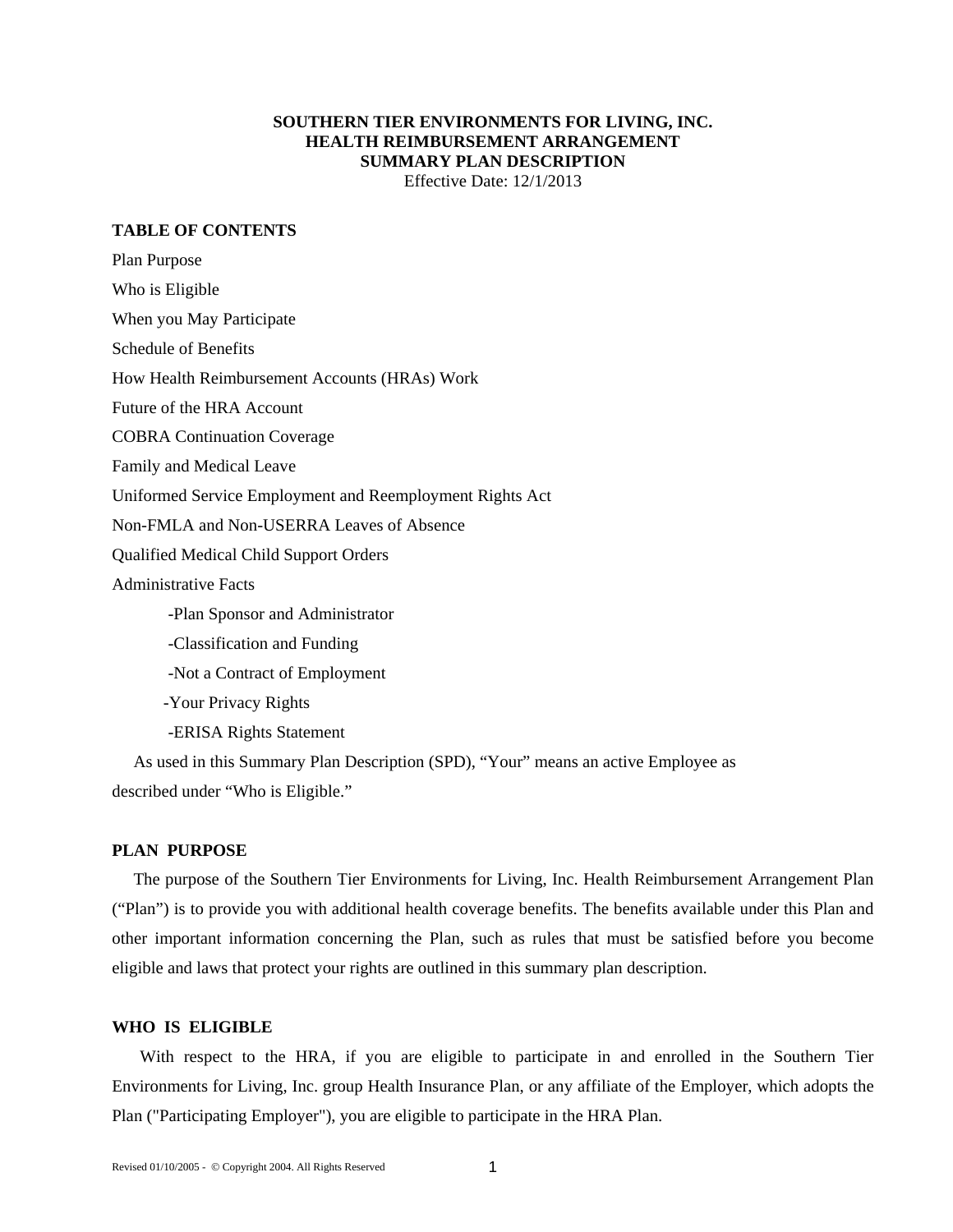There are certain employees who are not eligible to participate in the Plan. They are Employees who are not eligible to receive medical benefits under Southern Tier Environments for Living, Inc. group Health Insurance Plan.

## **WHEN YOU MAY PARTICIPATE**

 You are eligible to participate in the Plan on the first day you become eligible to participate in the Southern Tier Environments for Living, Inc. group Health Insurance Plan.

## **SCHEDULE OF BENEFITS**

The Health Reimbursement Account (HRA) benefits allow you to be reimbursed for certain out-of-pocket deductible medical benefits which are incurred by you and your dependents. The expenses that qualify are those covered under your Major Medical Plan. Please refer to your Major Medical Plan Document for a complete listing of covered expenses.

The maximum allowed benefit each year is outlined below:

Plan deductible is \$5,500 single/\$11,000 family. \$1300/\$2600 for all ees. HRA benefit:  $1<sup>st</sup>$  \$1300/2600: HRA reimburses 100% via debit card or paper claims. Next \$1300/2600: No HRA benefit. EE responsible for this portion. Next \$2900/5800: HRA reimburses 100% via manual claims only.

 Expenses are considered "incurred" when the service is performed, not necessarily when it is reimbursed. Any amounts reimbursed to you under the Plan may not be claimed as a deduction on your personal income tax return nor reimbursed by other health plan coverage.

## **HOW HEALTH REIMBURSEMENT ACCOUNTS (HRAs) WORK**

 Your employer has set aside a specific amount of funds each Plan Year from which you may be reimbursed for eligible Deductible Medical Expenses that you have incurred during your Period of Coverage. Normally, you would pay for these expenses out of pocket, with your own after-tax income. Your employer is funding the account, and as such, there should be no tax liability to you.

 To receive reimbursement, you must complete a claim form and submit it along with your paid bills or other substantiation of expenses, to the Plan Administrator. The Plan Administrator will provide you with acceptable forms for submitting these requests for reimbursement. In addition, you must submit to the Plan Administrator proof of the expenses you have incurred and that they have not been paid by any other health plan coverage. If your request qualifies as a benefit or expense that the Plan has agreed to pay, you will receive a reimbursement check soon thereafter up the amount available in your HRA account.

 You may submit expenses that you incur each "Coverage Period". A new "Coverage Period" begins each calendar year.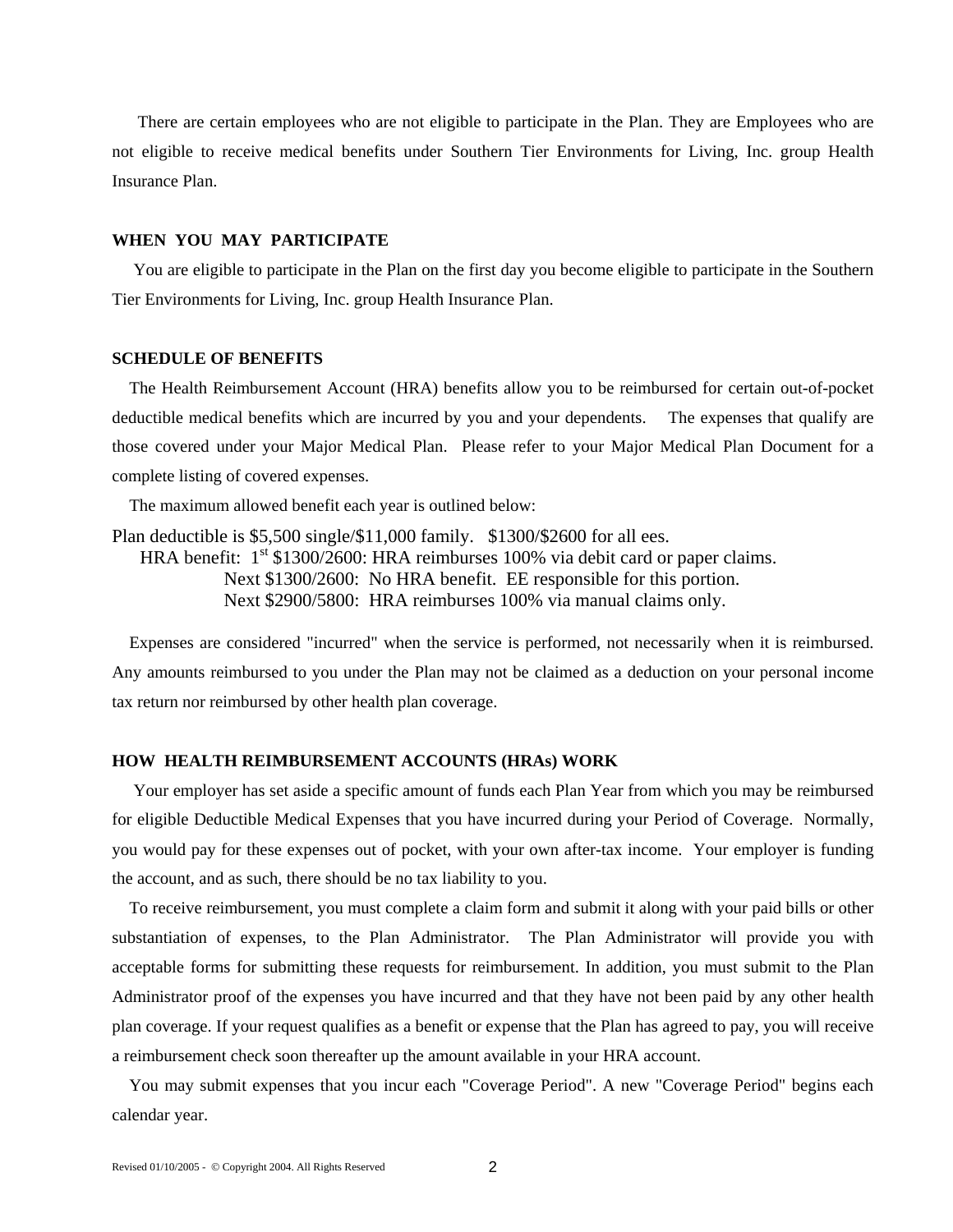#### **FUTURE OF THE HEALTH REIMBURSEMENT ARRANGEMENT**

 The Plan is based on the Employer's understanding of the current provisions of the Internal Revenue Code. The Employer reserves the right to amend or discontinue the Plan if regulations or changes in the tax law make it advisable to do so. If the Plan is amended or terminated, it will not affect any benefit to which you were entitled before the date of the amendment or termination.

#### **COBRA CONTINUATION COVERAGE** *(Generally applicable to groups of 20+ employees)*

If you terminate employment, under Federal law, you, your spouse, and/or your covered dependents lose coverage under this Plan. You, your spouse, and/or your covered dependents may be entitled to continuation of health care coverage. The Administrator will inform you of these rights if you lose coverage for any reason other than divorce, legal separation or a covered dependent ceasing to be a dependent. Generally, if your employer (and any related companies) employed twenty (20) or more employees "on a typical business day" in the preceding calendar year, health plan continuation must be made available for a period not to exceed eighteen (18) months if a loss of benefits occurs because of your termination of employment or reduction of hours, or for a period not to exceed three (3) years for any of the other reasons given in (b) and (c) below. Under certain circumstances, persons who are disabled at the time of termination of employment or reduction in hours and/or within the first 60 days of COBRA coverage may be eligible for continuation of coverage for a total of 29 months (rather than 18). You should check with the Administrator for more details regarding this extended coverage. However, in certain circumstances, this continuation coverage may be terminated for reasons such as failure to pay continuation coverage cost, coverage under another employer's plan (whether as an employee or otherwise, provided the other employer's health plan does not contain any exclusion or limitation with respect to any pre-existing condition of the beneficiary unless the pre-existing condition limit does not apply to, or is satisfied by, the qualified beneficiary by reason of the group health plan portability, access and renewability requirements of the Health Insurance Portability and Accountability Act, ERISA or the Public Health Services Act), termination of the health plan, a "for cause" termination of coverage for reasons such as fraud, or you (or the person entitled to continued coverage) become enrolled in Medicare. However, if you become enrolled in Medicare, your covered dependents may still qualify for continuation coverage. The cost of continuation coverage must be paid by the individual choosing such coverage; however, the cost may not exceed 102% of the cost of the same coverage for a "similarly situated" employee or family member. When the continuation coverage for a disabled person is extended from 18 months to 29 months, the disabled person may be charged 150% (rather than 102%) of the cost of the coverage after expiration of the initial 18-month period.

(a) If you would otherwise lose your health plan coverage under this Plan because of a termination of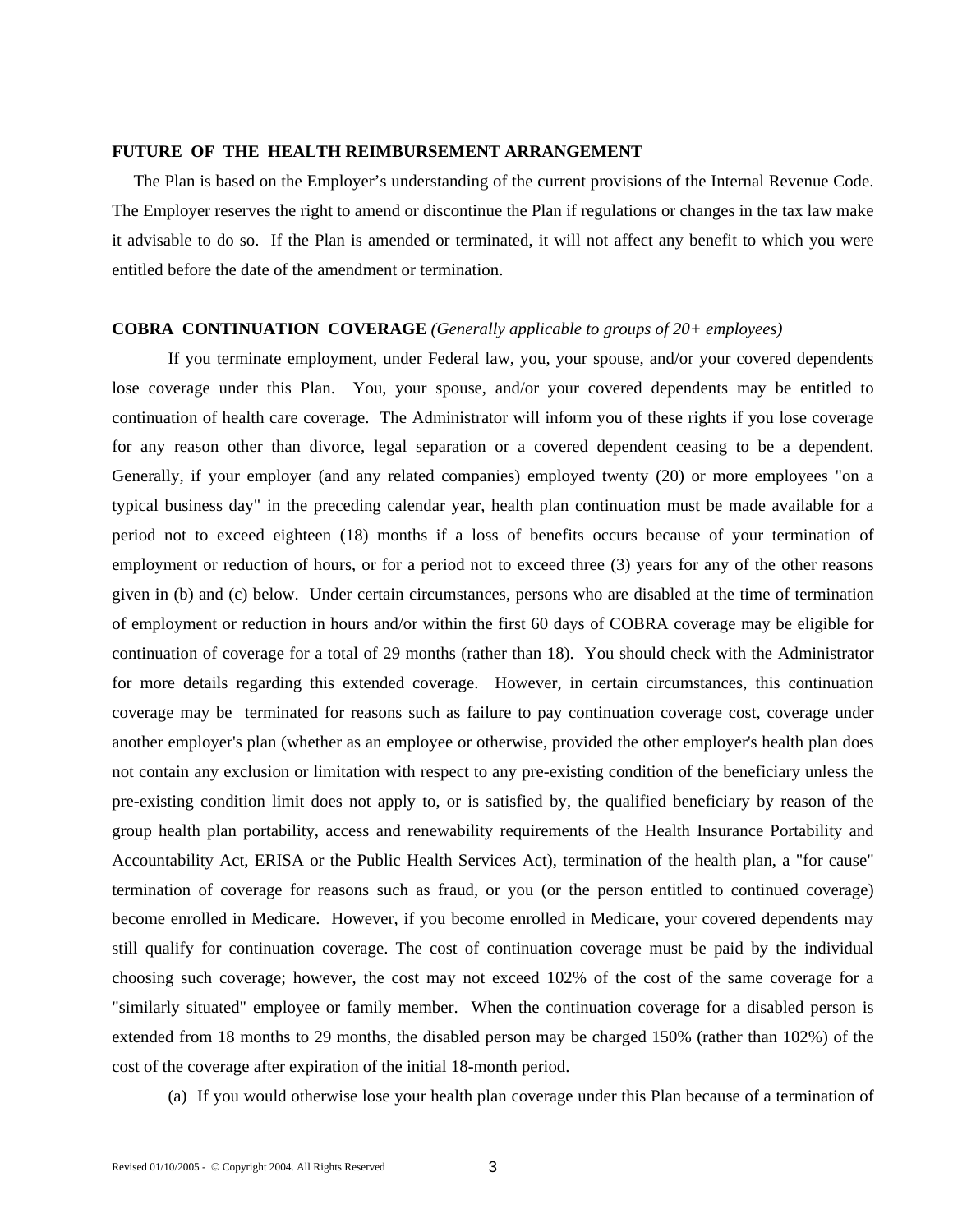employment or a reduction in hours, you may continue the health plan coverage provided under this Plan.

- (b) Your spouse may choose continuation coverage for himself or herself if he or she loses group health coverage for any of the following reasons: (1) your death; (2) your divorce or legal separation; or (3) you become enrolled in Medicare.
- (c) Your dependent children, including a child born to or placed for adoption with the Participant during the period of COBRA coverage, may choose continuation coverage for themselves if they lose group health coverage for any of the following reasons: (1) death of a parent; (2) your divorce or legal separation; (3) you become enrolled in Medicare; or (4) your dependent ceases to be a dependent child under the Plan.

 It is your responsibility to notify the Plan Administrator of a divorce, legal separation or other change in marital status, change in a spouse's address, or a child losing dependent status under the plan, within sixty (60) days of the event. It is your Employer's responsibility to notify the Plan Administrator of your death, termination of employment or reduction in hours, the Employer's bankruptcy, or Medicare eligibility.

For purposes of this section the words "Dependent" and "Medicare" shall have the following meanings:

- "Dependent" means an individual who meets the definition of dependent under the Participating Employer health plan covering the Qualified Beneficiary. No person shall be considered a dependent of more than one Employee. If you and your spouse are employed by the Employer, dependent children may be covered by you or your spouse, but not by both.
- "Medicare" means the Health Insurance For the Aged and Disabled Act, Title XVIII of Public Law 89- 97, Social Security, as amended.

## **FAMILY AND MEDICAL LEAVE** *(Applicable to groups of 50+ employees)*

As an employee of Southern Tier Environments for Living, Inc. you may be entitled under the federal Family and Medical Leave Act (FMLA) to up to 12 work weeks of unpaid, job-protected leave in any 12 month period. You may be eligible if you have worked for Southern Tier Environments for Living, Inc. for at least one year, and for 1,250 hours during the previous 12 months. Such leave may be available for the birth and care of a newborn child, placement of a child for adoption or foster care, a serious health condition of a family member (child, spouse or parent) or a personal serious health condition.

 As a participant in the Health Reimbursement Arrangement, you have while on leave under the FMLA the option to continue your health benefits on the same terms and conditions as immediately prior to your taking FMLA leave. You and your eligible dependents shall remain covered under this plan while you are on FMLA leave as if you still were at work. Your coverage will be maintained until you return to work or, if earlier, you notify Southern Tier Environments for Living, Inc. that you will not return to work. If you choose not to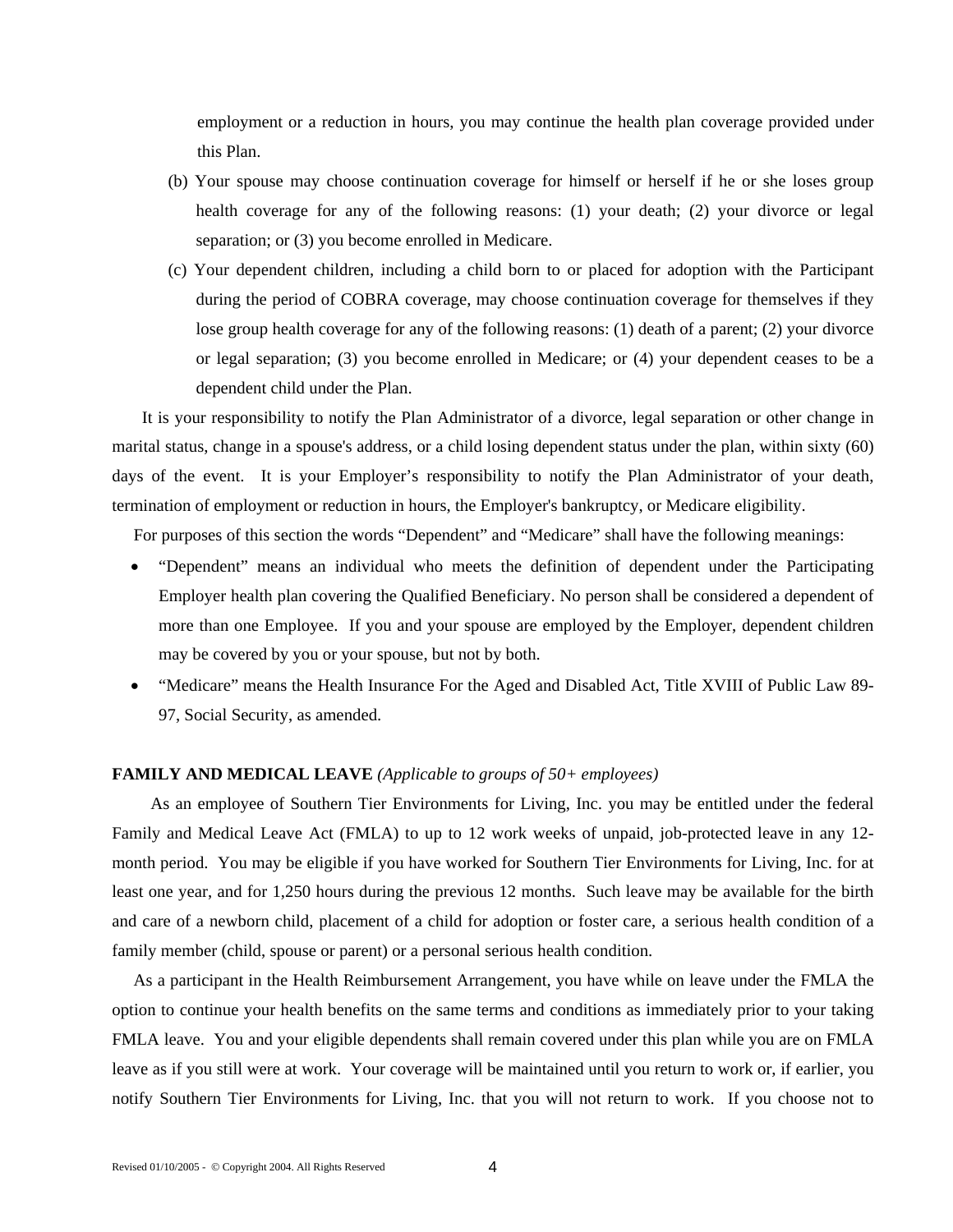remain covered under the plan while on FMLA leave, and subsequently return to work before, or at the end of FMLA leave, you and your eligible dependents shall immediately become covered under the health plan without proof of insurability and without regard to pre-existing conditions that arise while on FMLA leave. You and your eligible dependents may also be reinstated in the HRA Plan, on the same terms that applied to the Participant prior to his or her taking the FMLA. More details on your FMLA rights and benefits while on FMLA leave should be found in your employer's employee handbook.

#### **UNIFORMED SERVICES EMPLOYMENT AND REEMPLOYMENT RIGHTS ACT**

*(Applicable to any size group)* A Participant who takes an unpaid leave of absence under the Uniformed Services Employment and Reemployment Rights Act of 1994 ("USERRA Leave"), may revoke his election to participate under any group health insurance benefit offered under this Plan, for the remainder of the Plan Year in which such leave of absence commences. Such revocation shall take effect in accordance with such procedures as prescribed by the Plan Administrator. Upon such Participant's return from his or her USERRA Leave, the Participant may be reinstated in the Plan, on the same terms that applied to the Participant prior to his or her taking the USERRA Leave, and with such other rights to make enrollment changes as are provided to other Participants under the Plan. Notwithstanding the foregoing, a Participant on USERRA Leave shall have no greater rights to benefits for the remainder of the Plan Year in which the USERRA leave commences, as other Plan Participants.

#### **NON-FMLA AND NON-USERRA LEAVES OF ABSENCE**

A Participant who goes on a leave of absence that is not subject to FMLA or USERRA will be treated as having terminated participation.

#### **QUALIFIED MEDICAL CHILD SUPPORT ORDERS**

Generally, your Plan benefits may not be assigned or alienated however, an exception applies in the case of a "qualified medical child support order." Basically, a qualified medical child support order is a court– ordered judgement, decree, order or property settlement agreement in connections with state domestic relations law which either creates or extends the rights of an "alternate recipient: to participate in a group health plan, including this Plan, or enforces certain laws relating to medical child support. An "alternate recipient" is any child of a Participant who is recognized by a medical child support order as having a right to enrollment under a Participant's group health plan.

 A medical child support order satisfies certain specific conditions to be qualified. You will be notified by the Plan Administrator, if it receives a medical child support order that applies to you, and the Plan's procedures for determining whether the medical child support order is qualified.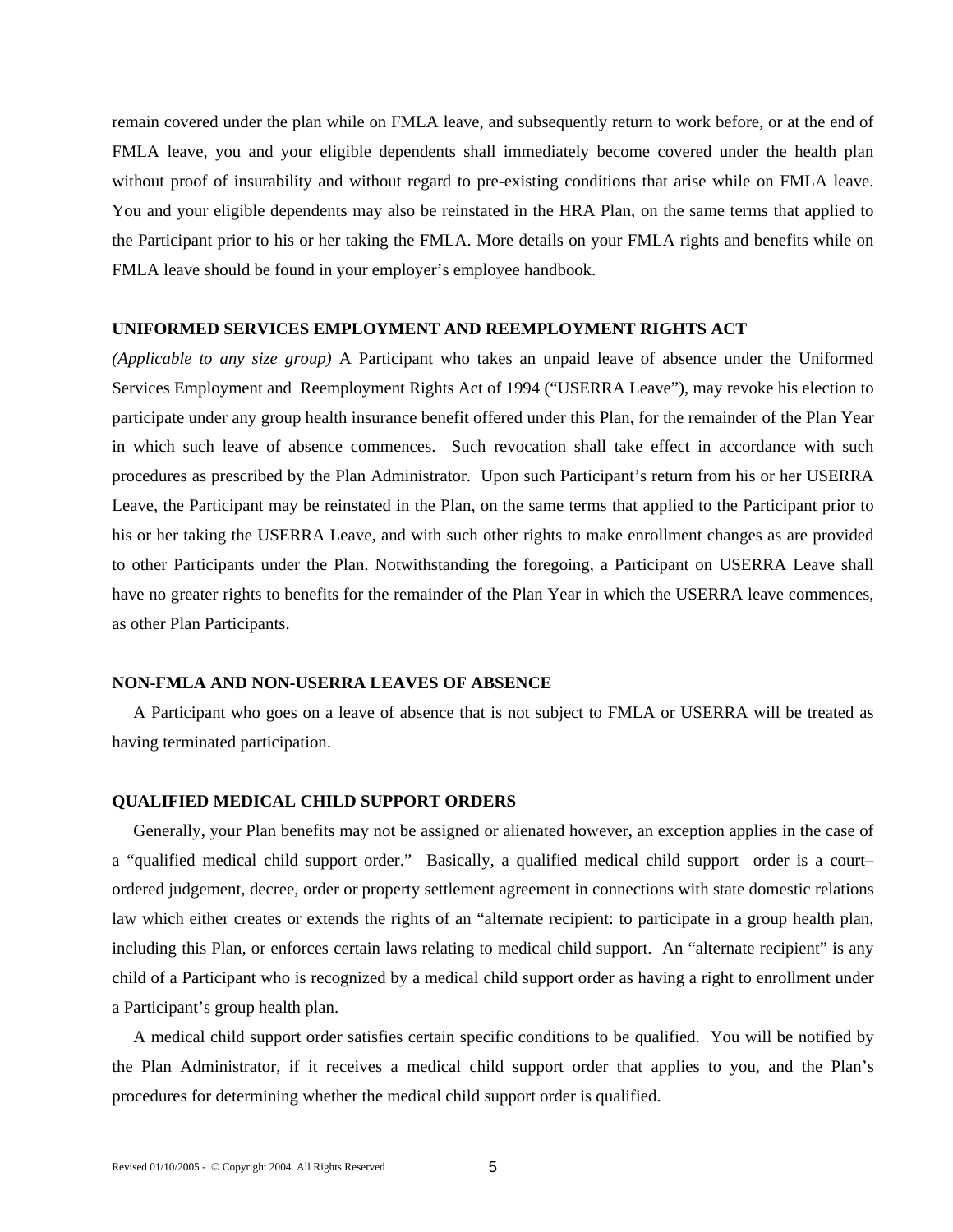#### **ADMINISTRATIVE FACTS**

#### **Plan Sponsor and Administrator**

The Plan is sponsored by Southern Tier Environments for Living, Inc., 715 Central Avenue, Dunkirk, New York 14048, 716-366-7792. The Southern Tier Environments for Living, Inc. Federal Tax ID Number is 22- 2360739. Southern Tier Environments for Living, Inc. also acts as Plan Administrator. The Plan Administrator manages the overall operations of the Plan and decides all questions that come to it on a fair and equitable basis for participants and their Beneficiaries. If an Employee covered under the Plan has any questions about the Plan, the Employee should contact the Plan Administrator.

#### **General Information**

Southern Tier Environments for Living, Inc. Health Reimbursement Arrangement is the name of the Plan.

Your Employer has assigned Plan Number 503 to this Plan.

The provisions of your Plan became effective on 12/1/2013.

## **Service of Legal Process**

The Employer is the Plan's agent for service of legal process.

#### **Classification and Funding**

This employee benefit is a Health Reimbursement Arrangement as defined by Section 105 of the Internal Revenue Code. This Health Reimbursement Arrangement is funded solely by the Employer.

#### **Not a Contract of Employment**

 No provision of the Plan is to be considered a contract of employment between you and Southern Tier Environments for Living, Inc. or a Participating Employer. Southern Tier Environments for Living, Inc.'s rights with regard to disciplinary action and termination of any Employee, if necessary, are in no manner changed by any provision of the Plan.

#### **Your Privacy Rights**

The Health Insurance Portability and Accountability Act of 1996 (HIPAA), defines **Protected Health Information (PHI)** as information that is created or received by the Plan and relates to the past, present or future physical or mental health or condition of a participant; the provision of health care to a participant; or the past, present or future payment of the provision of health care to a participant; and that identifies the participant or for which there is a reasonable basis to believe the information can be used to identify the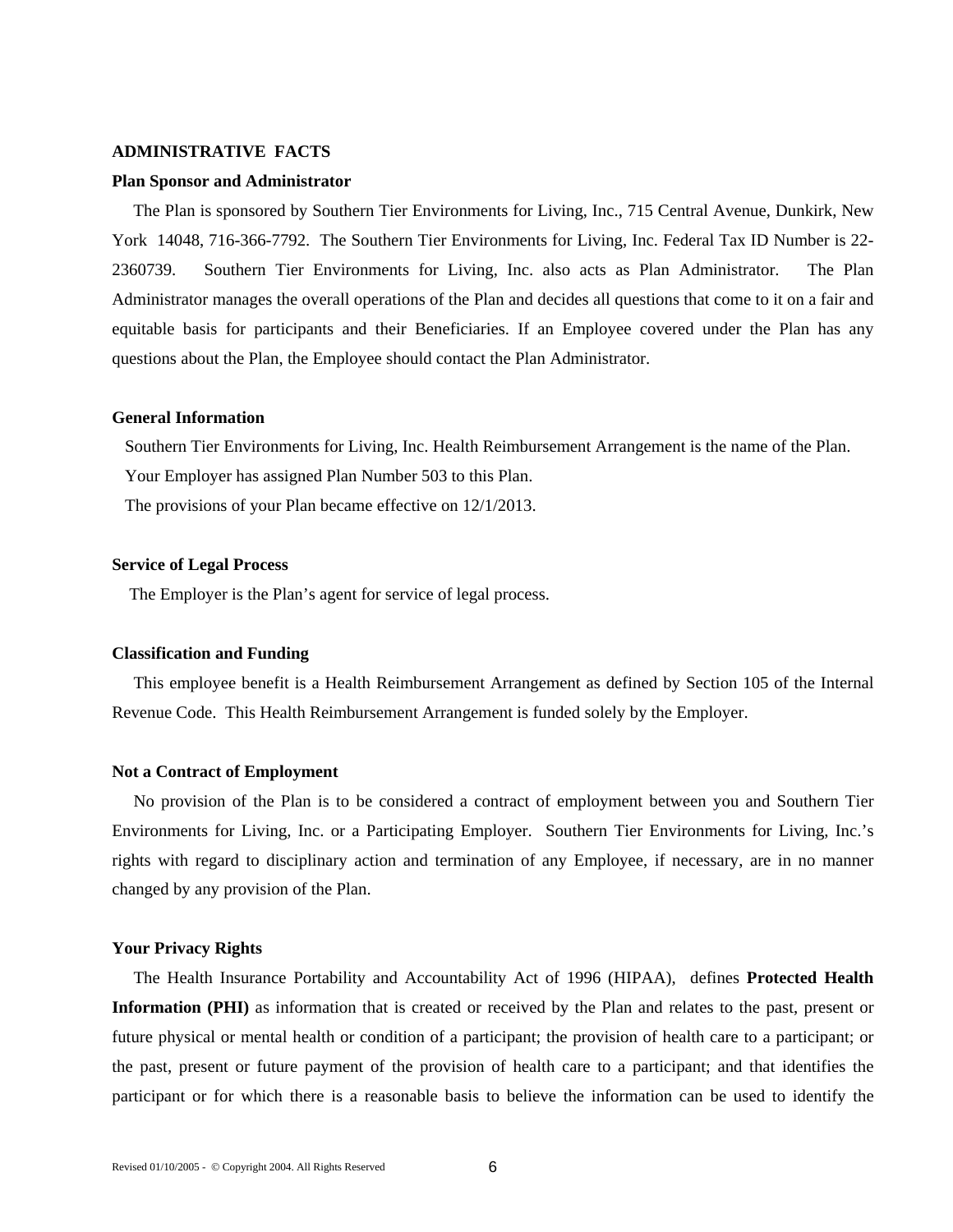participant. Protected health information includes information of persons living or deceased.

 The HIPAA definition of PHI applies to this plan and it restricts a Plan Administrator's use and disclosure of PHI. The Plan Administrator shall have access to PHI from the Plan only as permitted under this plan or as otherwise required or permitted by HIPAA, subject to the conditions of permitted disclosure and after obtaining written certification. The Plan may disclose PHI to the Plan Administrator, provide that the Plan Administrator uses or discloses the PHI for Plan administration purposes only. Plan Administration Purposes include administrative functions performed by the Plan Administrator on behalf of the Plan, such as, claims processing, auditing, and monitoring.

 The Plan may disclose to the Plan Administrator information on whether the individual is participating in the plan, or is enrolled in or has disenrolled from the Plan.

With respect to PHI disclosed by The Plan to the Plan Administrator, the Plan Administrator shall:

- 1. Not use or disclose the PHI other than is permitted or required by the Plan or by law.
- 2. Not use or disclose the PHI for employment-related actions and decisions.
- 3. Ensure that any agents, or subcontractors to whom PHI is provided, agrees to the same privacy restrictions and conditions that apply to the employer and the Plan Administrator.
- 4. Report to The Plan any use or disclosure of PHI that is any violation of the HIPAA Privacy Rule.
- 5. Make available PHI to comply with the HIPAA right to access in accordance with the law.
- 6. Make its internal practices, books and records relating to the use and disclosure of PHI received from the Plan available to the Secretary of Health and Human Services for purposes of determining compliance by the Plan with HIPAA's privacy requirements.
- 7. Return or destroy all PHI received from the Plan that the employer or Plan Administrator still maintains in any form and retain no copies of such information when no longer needed for the purpose for which disclosure was made, if feasible.
- 8. Satisfy the requirement of adequate separation between the Plan and the employer.

The employer shall allow a designated person and no other persons, access to PHI. These specified employees or classes of employees shall only have access to and use PHI to the extent necessary to perform the Health Reimbursement Arrangement Plan administration functions that the Plan Administrator performs for the Plan. Any of these specified employees who do not comply with the provisions of this Section shall be subject to disciplinary action by the employer for non-compliance pursuant to the Employer's employee discipline and termination procedures.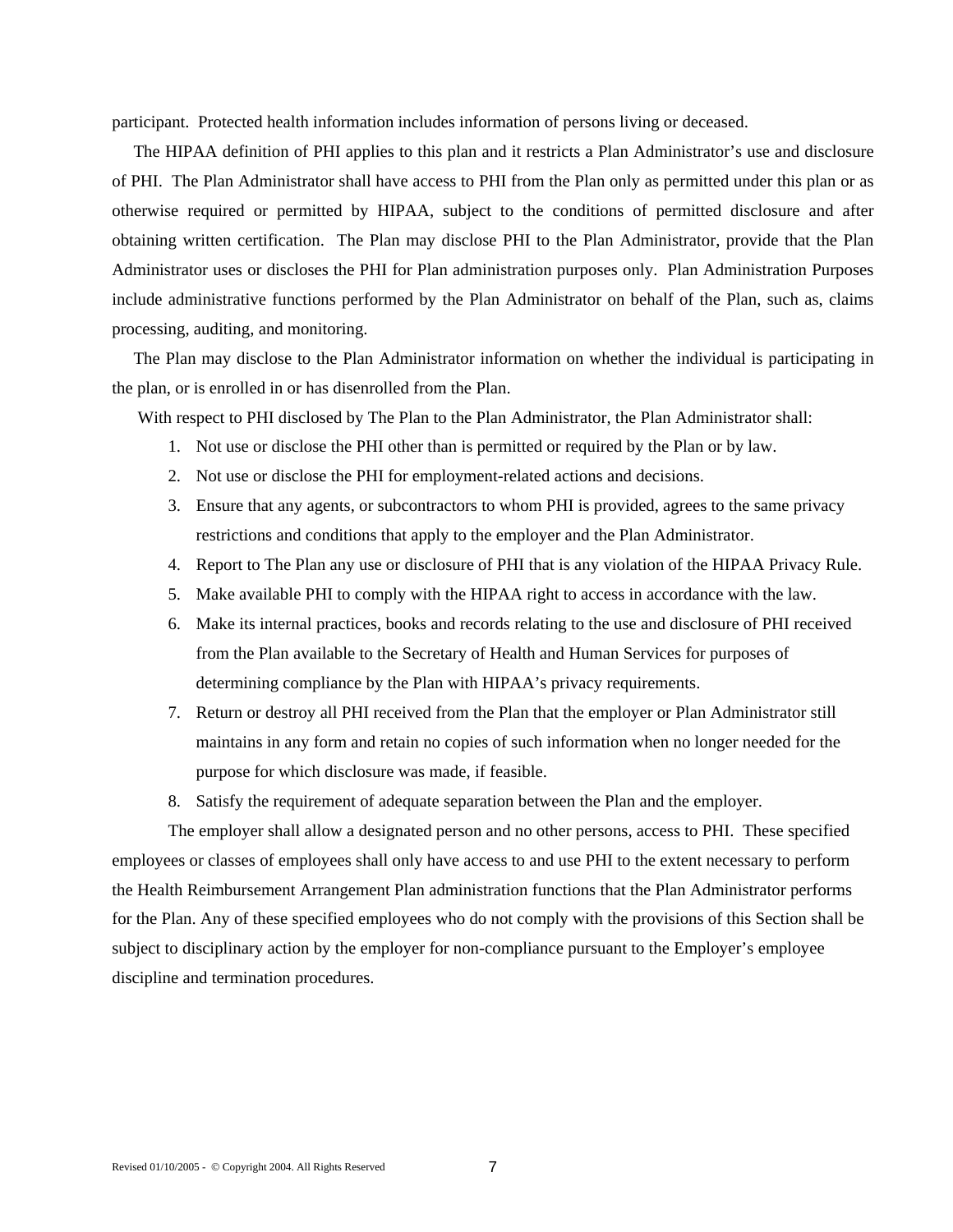#### **ERISA Rights Statement**

 The Employee Retirement Income Security Act of 1974 (ERISA) was enacted to help assure that all employer-sponsored group benefit programs conform to standards set by Congress. An employee, who is a Participant in the Plan is entitled to certain rights and protections under ERISA, which provides that all Participants will be entitled to: (1) examine, without charge, at the Plan Administrator's office and at other appropriate locations, all Plan documents and copies of documents filed with the U.S. Department of Labor, such as detailed annual reports and Plan descriptions; (2) obtain copies of all Plan documents and other Plan information upon written request to the Plan Administrator, subject to a reasonable charge for the copies; and (3) receive a summary of the Plan's annual financial report. The Plan Administrator is required by law to furnish each Participant with a copy of this summary annual report. Plan records are kept on a Plan year basis.

 In addition to creating rights for plan Participants, ERISA imposes duties upon those responsible for the operation of the Plan who are called "fiduciaries" and who have a duty to operate the Plan prudently and in the interest of Participants and Beneficiaries. If a claim for a benefit is denied in whole or in part, the claimant must receive a written explanation of the reason for the denial. The claimant has the right to have the claim reviewed and reconsidered.

 Under ERISA, there are steps the Employee covered under the Plan can take to enforce the above rights. For instance, if the person request materials and does not receive them within 30 days, the person may file suit in a federal court. In such a case, the court may require the company to provide the materials and pay the person up to \$110 a day until the person receives the materials, unless the materials were not sent because of reasons beyond the Employer's control.

 If a person has a claim for benefits which is denied or ignored, in whole or in part, the person may file suit in a state or federal court. If it should happen that plan fiduciaries misuse the Plan's money, or if the Employee covered under the Plan is discriminated against for asserting his or her rights, the person may seek assistance from the U.S. Department of Labor, or may file suit in federal court. The court will decide who should pay court costs and legal fees. If the claimant loses, the court may order the claimant to pay these costs and fees, for example, if it finds the claims to be frivolous.

 If you have any questions about your Plan, you should contact the Plan Sponsor. If you have any questions about this statement or about your rights under ERISA, you should contact the nearest office of the Pension and Welfare Benefits Administration (PWBA), U.S. Department of Labor, listed in your telephone directory, or the Division of Technical Assistance and Inquiries, Pension and Welfare benefits Administration, U.S. Department of Labor, 200 Constitution Avenue, N.W., Washington, D.C. 20210.

 The rights reserved in the Plan for the Plan Sponsor to terminate, suspend, withdraw, amend or modify the Plan in whole or in part at any time, subject to the applicable provisions of the Plan.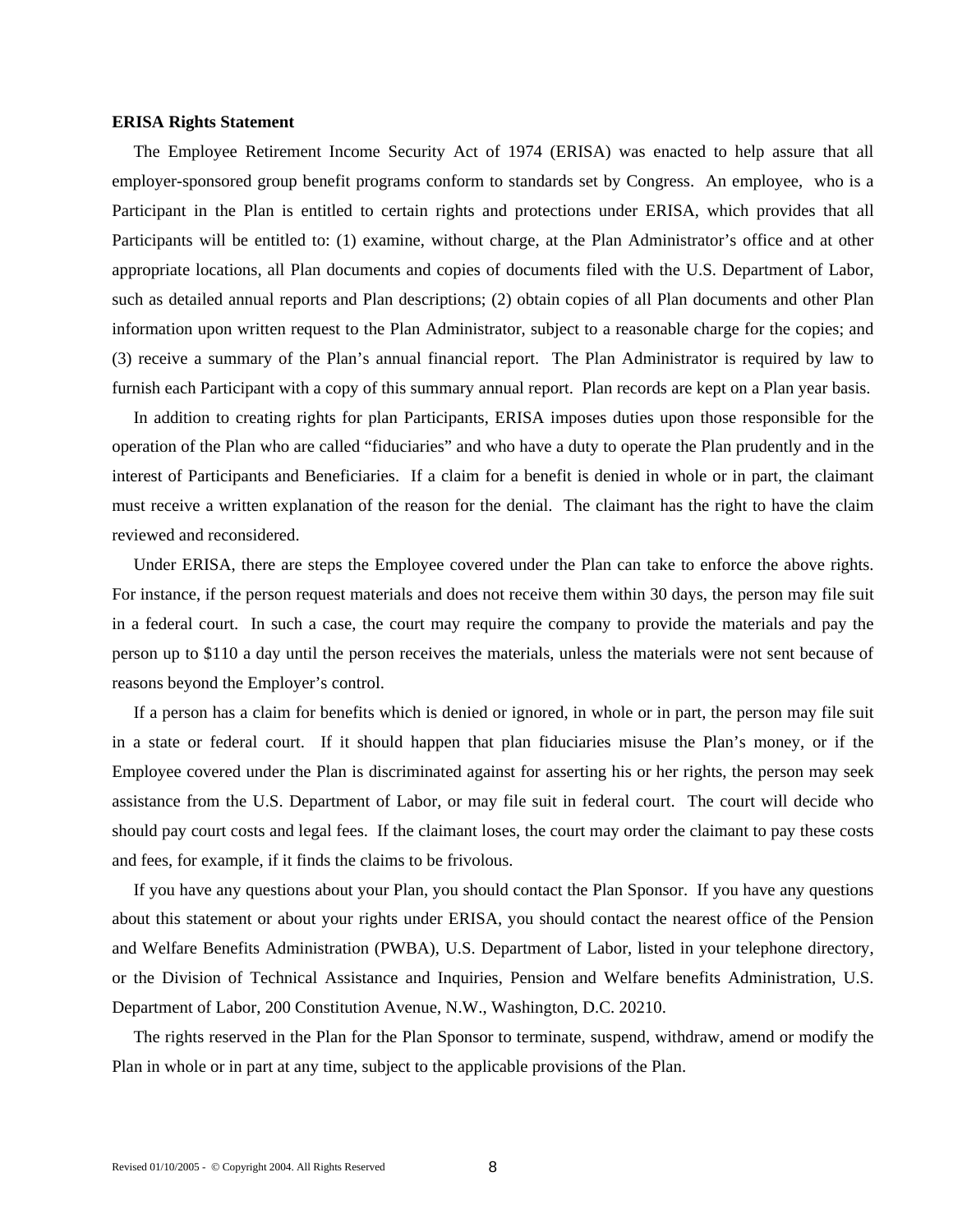*Special Note: This is a Summary Plan Description only. Your specific rights to benefits under the Plan are governed solely, and in every respect by Southern Tier Environments for Living, Inc. Health Reimbursement Arrangement Plan document, a copy of which is available from the company upon your request (see Statement of ERISA Rights). If there is any discrepancy between the description of the Plan as contained in this material and the official Plan document, the language of the Plan document shall govern.*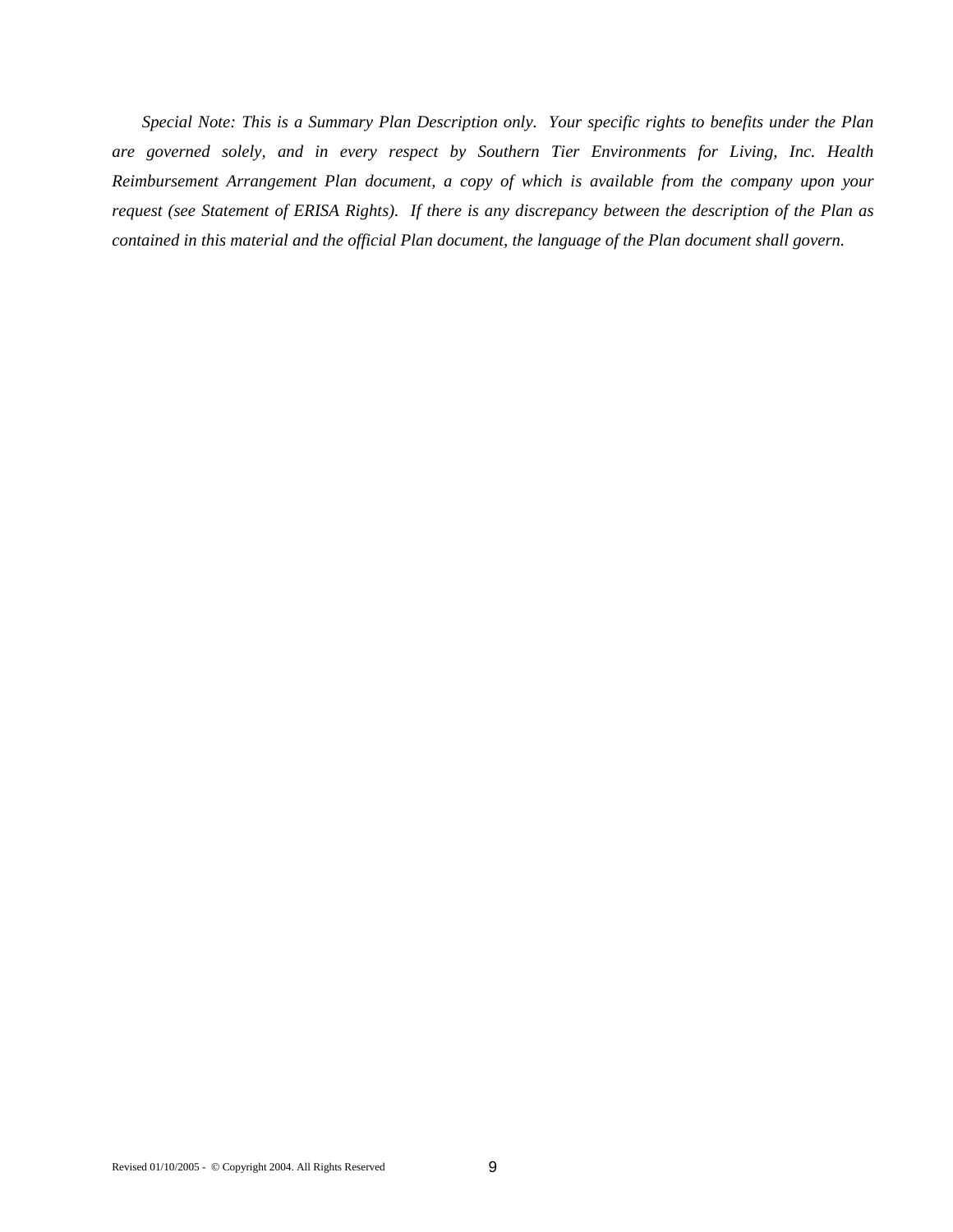# **SOUTHERN TIER ENVIRONMENTS FOR LIVING, INC. HEALTH REIMBURSEMENT ARRANGEMENT PLAN QUESTIONS AND ANSWERS**

# **INTRODUCTION**

 As a part of our efforts to keep your medical benefit costs as affordable as possible Southern Tier Environments for Living, Inc. (referred to in these questions as answers as the "Company"), is pleased to sponsor the Southern Tier Environments for Living, Inc. Health Reimbursement Arrangement.

The Plan provides each eligible employee with the opportunity to receive from the Company reimbursement for specific Deductible Medical Expenses.

 Following are commonly asked questions and answers describing the basic features of the Plan and how it operates. Please review these questions and answers carefully, and do not hesitate to ask questions. This is your benefit and it is important that you understand how it works and how it can help you. However, you should note that the questions and answers address only the key parts of the Plan. Consult the Plan document or summary plan description for more details.

#### **QUESTIONS AND ANSWERS**

#### **1. What is the purpose of the Plan?**

The purpose of the Plan is to permit eligible employees to receive reimbursement for specific Deductible Medical Expenses, from the Company.

#### **2. What benefits are offered through the Plan?**

A Health Reimbursement Arrangement (HRA), which is explained in more detail below.

#### **3. Who may participate in the Plan?**

With respect to the HRA, if you are eligible to participate in the Southern Tier Environments for Living, Inc. group Health Insurance Plan, you are eligible to participate in the HRA Plan.

## **4. How does the HRA benefit help me?**

It is likely that you will have some Deductible Medical Expenses that you will have to pay for in the coming year. For example, you or your dependents will have Deductible Medical Expenses that are subject to deductible or copayment limits under a health plan. You may incur expenses that are not reimbursed at all. Normally, you would pay for these expenses with out of pocket, after-tax income. And, because taxes reduce the value of a dollar, you would have to earn much more than \$100 to pay for \$100 of expenses.

 The HRA under the Plan permits your employer to contribute to a health reimbursement arrangement account on your behalf. The HRA will reimburse you for specific Deductible Medical Expenses from funds contributed by your employer.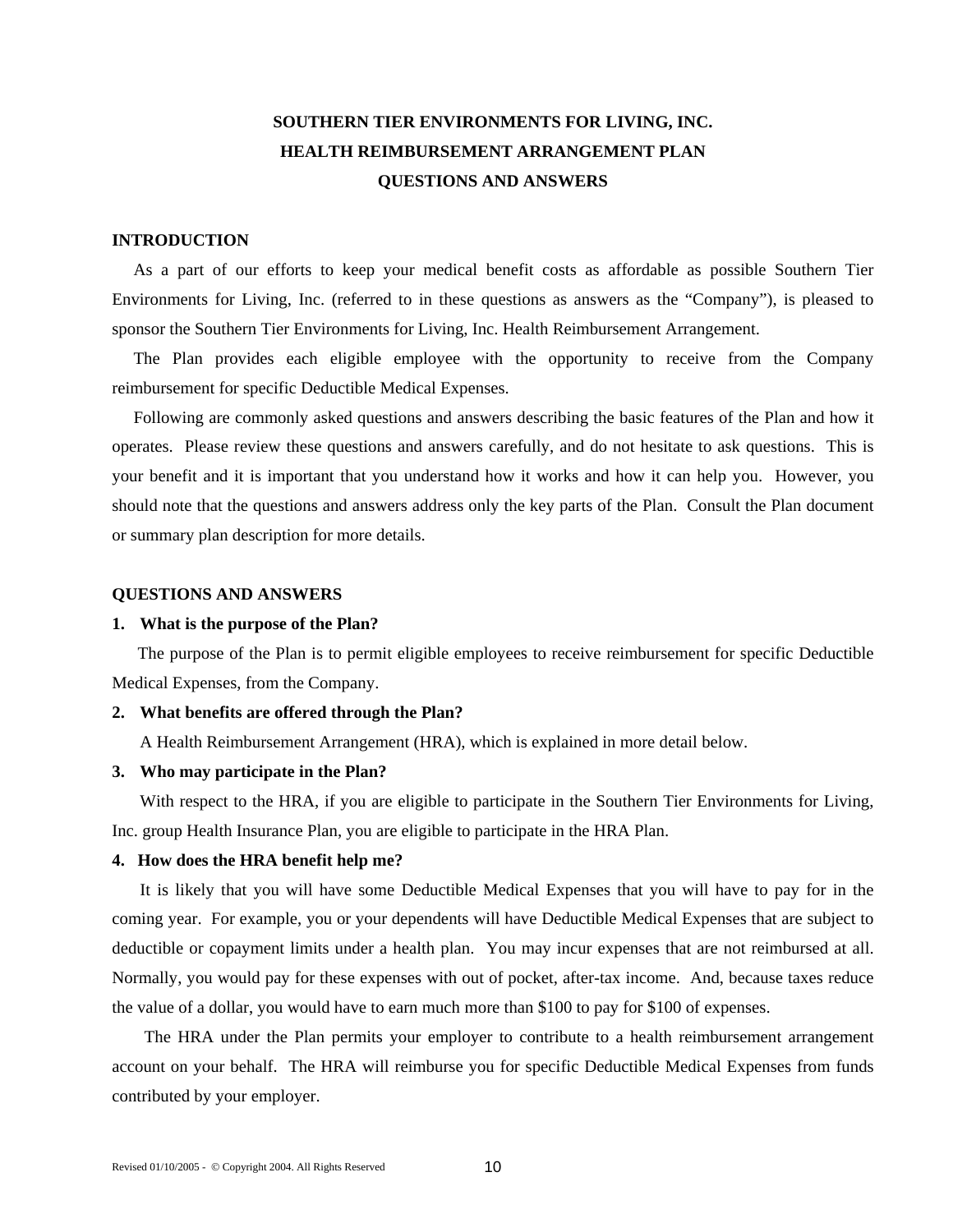#### **5. How much will my employer contribute to my HRA account?**

Your employer will contribute a maximum amount outlined below:

Plan deductible is \$5,500 single/\$11,000 family. \$1300/\$2600 for all ees.

HRA benefit:  $1<sup>st</sup>$  \$1300/2600: HRA reimburses 100% via debit card or paper claims. Next \$1300/2600: No HRA benefit. EE responsible for this portion. Next \$2900/5800: HRA reimburses 100% via manual claims only.

#### **6. How much will I be able to contribute to my HRA account?**

Employees are not permitted to contribute to their HRA accounts. The accounts must be completely employer funded. You may however, contribute to a Flexible Spending Account (FSA) if your employer offers such benefits.

# **7. What is an "eligible expense" under the HRA?**

An "eligible expense" means any item covered under the Code Section 213 of the IRS for which you have not otherwise been reimbursed from insurance or some other source, or any items that have been excluded by the employer.

#### **8. How do I receive Deductible Medical Expense reimbursements under the Plan?**

To receive a reimbursement for an eligible expense, you must complete a claim form and attach any other information or substantiation that the Plan Administrator requires. The Plan Administrator will instruct you as to how to file the form. When the claim is approved, you will be reimbursed on your eligible Deductible Medical Expense, up to the amount of funds available in your HRA account.

# **9. What happens to the money in my HRA account if I terminate?**

You may submit claims on expenses incurred before the date of your termination, up until three months after you leave, unless your employer provides otherwise. If you elect continuation coverage through COBRA, you may continue to use your HRA account while you are an actively participating in COBRA.

# **10. What happens to the unused funds in my HRA account at the end of the Plan year?**

The Plan does not allow carryover of unused portions to the next Plan Year.

#### **11. How long do I have after the Plan Year ends to submit my claims?**

 You will have three months after the Plan Year ends to submit claims on expenses incurred in that Plan Year, unless you terminate your employment from Southern Tier Environments for Living, Inc. A terminated employee has three months from their date of termination to submit claims incurred in that Plan Year.

#### **12. Are my Plan benefits taxable?**

 Under current law, the benefits you receive under the Plan are not currently taxable to you, nor are the benefits subject to federal income tax withholding and Social Security withholding taxes.

#### **13. Can I change my covered dependents during the Plan Year?**

Yes, you may make changes under your HRA account during the Coverage Period.